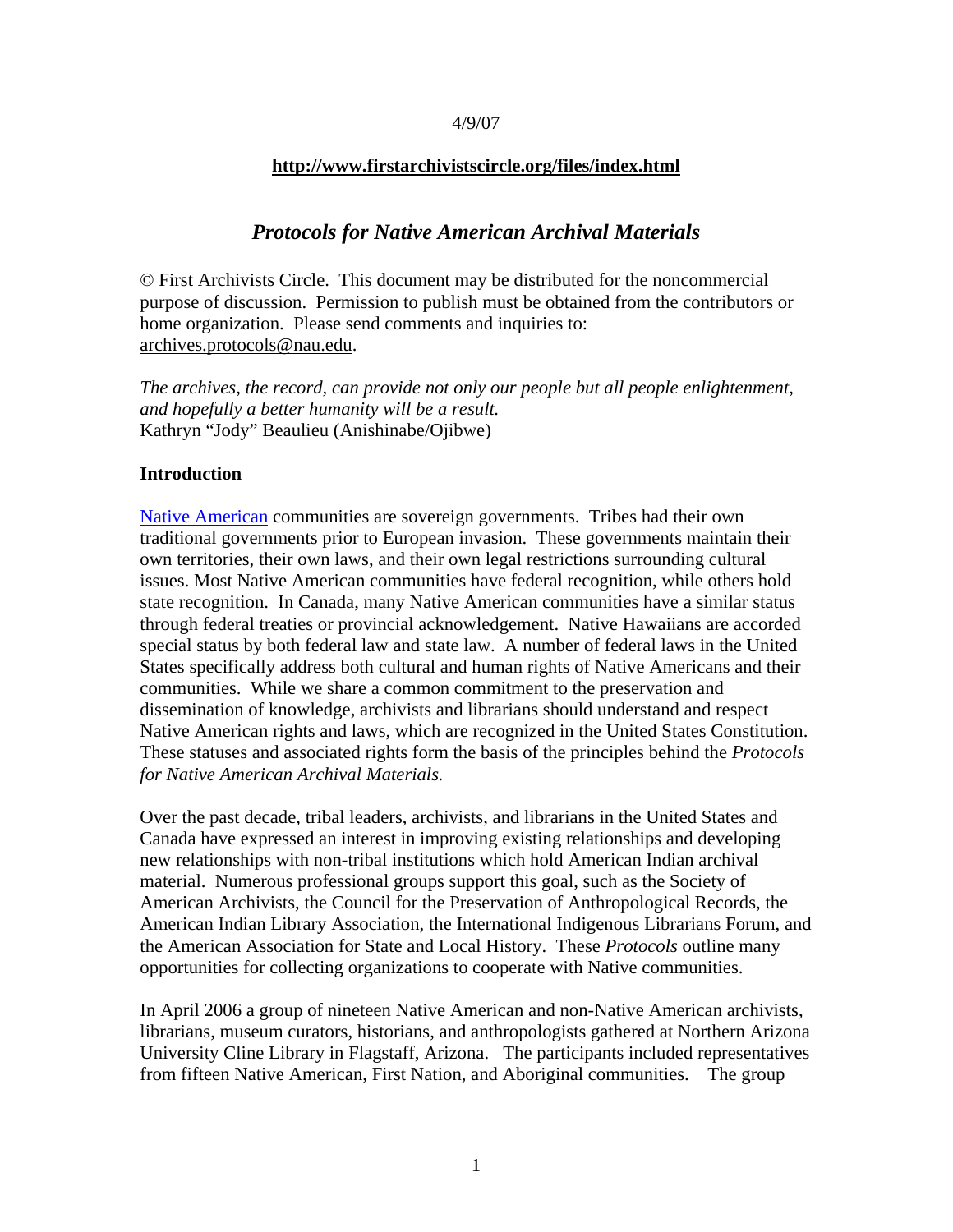met to identify **best professional practices** for culturally responsive care and use of American Indian archival material held by non-tribal organizations.

Human rights themes, such as understanding Native American values and perspectives and providing contexts for Native American archival materials, repeatedly emerged in the discussions. Related policy and legal topics included:

- the importance of consultation with and concurrence of tribal communities in decisions and policies
- the need to recognize and provide special treatment for culturally sensitive materials
- rethinking public accessibility and use of some materials
- the role of intellectual and cultural property rights
- the need to consider copying, sharing, and/or repatriation of certain materials
- the recognition of community-based research protocols and contracts
- reciprocal education and training

 $\overline{a}$ 

• raising awareness of these issues within the profession

The *Protocols* build upon numerous professional ethical codes (Society of American Archivists, American Association for State and Local History, American Anthropological Association, and the Oral History Association); a number of significant international declarations recognizing Indigenous rights, including several now issued by the United Nations; and the ground-breaking *Aboriginal and Torres Strait Islander Protocols for Libraries, Archives, and Information Services.* 

The contributors to these North American best practices hope that the lines of communication opened by this work will serve as the genesis for an ongoing national discussion around different approaches to the management, preservation, and transmission of Native American knowledge and information resources. These Protocols urge archivists and librarians to consider Native American perspectives on professional policy and practice issues.

The proposed standards and goals articulated in *Protocols for Native American Archival Materials* are meant to inspire and to foster mutual respect and reciprocity. Institutions and communities are encouraged to adopt and adapt the culturally responsive recommendations to suit local needs. New issues for consideration will undoubtedly arise as the best practices are debated and implemented. The contributors intend this document to be a work in progress—subject to revision and enhancement.

North American libraries, archives, and American Indian communities will benefit from embracing the power of conversation, cooperation, education, negotiation, and compromise. As Sven Haakanson, Jr., (Alutiiq/Sugpiaq) reinforces in *Caring for American Indian Objects: A Practical and Cultural Guide*, *"*. . . it takes human connections to make positive changes happen."1

<sup>1</sup> Sherelyn Ogden. *Caring for American Indian Objects: A Practical and Cultural Guid*e (Minnesota Historical Society Press, 2004): 15.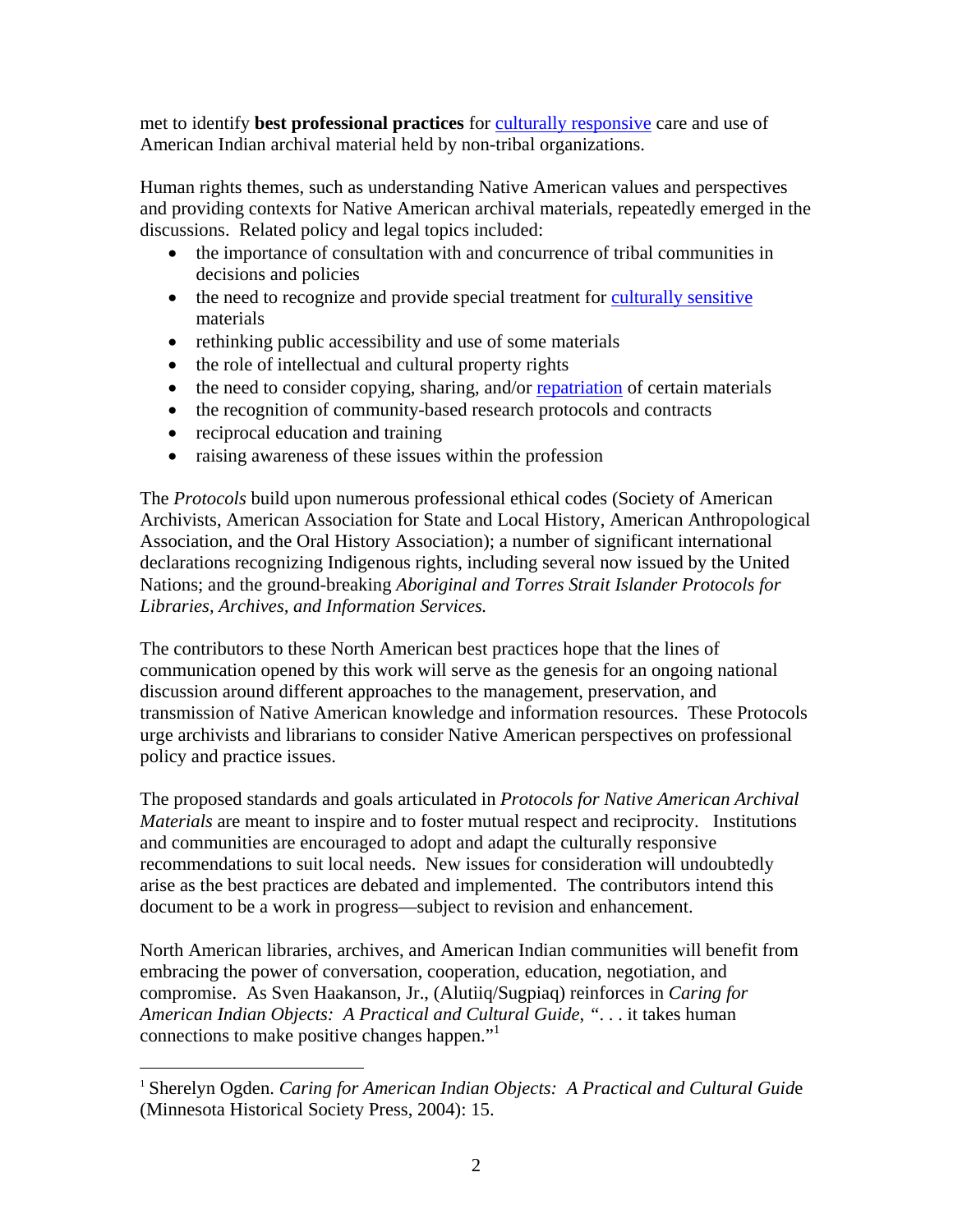### **Acknowledgements**

The *Protocols* project received generous support from the American Library Association Office for Diversity, the Gladys Krieble Delmas Foundation, the National Library of Medicine, the Wenner-Gren Foundation, The Bay and Paul Foundations, the Northern Arizona University Institute for Native Americans, and Mary and P. David Seaman.

The contributors wish to thank the Aboriginal and Torres Strait Islander Library and Information Resource Network for permission to draw upon the language and ideas presented in the *Aboriginal and Torres Strait Islander Protocols for Libraries, Archives, and Information Services.* 

## **Contributors:**

**Kathryn "Jody" Beaulieu Briana Bob**

Director, Red Lake Tribal Library Archivist, Archives & Records Center and Archives

**Sheree Bonaparte Steve Crum** Mohawk/Akwesasne Shoshone Saint Regis Mohawk Tribe University of California at Davis

Mohave **Yorta Yorta Nation** 

**David George-Shongo Eunice Kahn** Seneca Nation Diné

**Stewart Koyiyumptewa Kim Lawson** Hopi Tribe **Heiltsuk Nation** 

**Robert Leopold Gloria Lomahaftewa** Director Hopi Tribe

Anishinabe/Ojibwe Colville Confederated Tribes

Tribal Historic Preservation Officer Professor, Native American Studies

### **Amelia Flores Alana Garwood-Houng**

Library/Archive Director Senior Family History Officer Colorado River Indian Tribes Australian Institute for Aboriginal and Torres Strait Islander Studies

Archivist Archivist, Navajo Nation Museum

Archivist, Hopi Cultural Preservation Librarian, Institute of Indigenous Government/ Office Union of British Columbia Indian Chiefs

National Anthropological Archives NAGPRA Specialist, Museum of Northern Arizona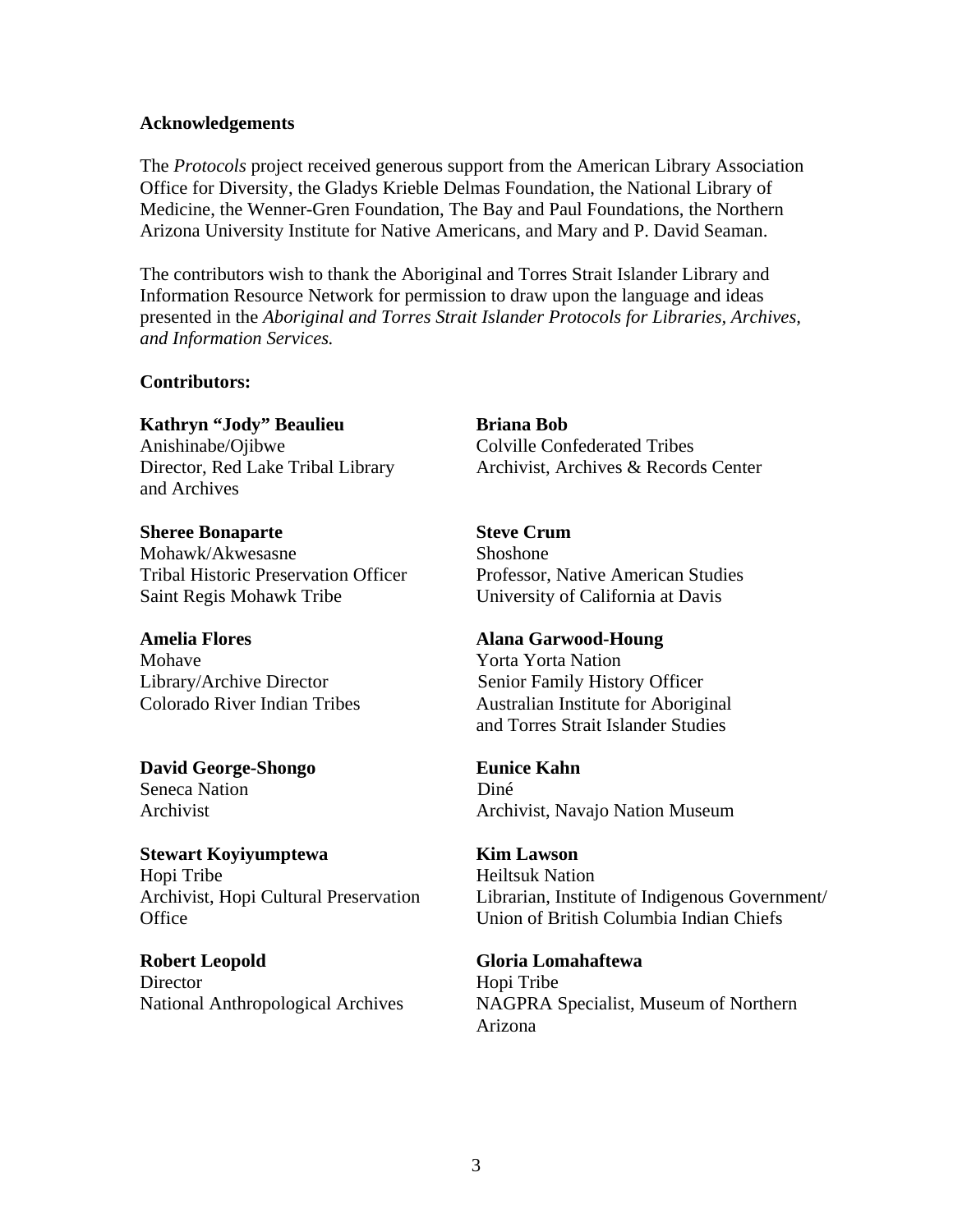Comanche Comanche Emeritus Professor of Anthropology Professor, School of Library Science Emeritus Director of Museology University of Oklahoma Emeritus Curator of Pacific and American Ethnology, Burke Museum University of Washington

## **James D. Nason Lotsee Patterson**

# **Richard Pearce-Moses**

President, Society of American Archivists Director, Digital Government Information Arizona State Library, Archives, and Public Records

## **Alyce Sadongei Karen J. Underhill**

Relations, Arizona State Museum

Kiowa/Tohono O'odham Head, Special Collections and Archives Assistant Curator for Native American Northern Arizona University Cline Library

# **Jennifer R. Walele**

Confederated Tribes of Grande Ronde/Chinook Archivist U.S. Department of State Office of the Assistant Legal Adviser for Treaty Affairs

## **Preamble**

These *Protocols* are presented to guide libraries and archives in engaging in culturally responsive care of Native American archival materials and in providing culturally appropriate service to communities. Librarians and archivists should be aware that each tribe, band, and community is unique. The recommended best practices will need to be interpreted and applied by each collecting institution and community.

The *Protocols* address:

- The recognition of the sovereign governments and associated rights of Native American communities.
- Issues in the collection, ownership, preservation, handling, access, and use of American Indian archival resources.
- The importance of building relationships, balancing different approaches to knowledge management, and mutual respect.
- The need to expand the nature of the information professions to include Native American perspectives and knowledge.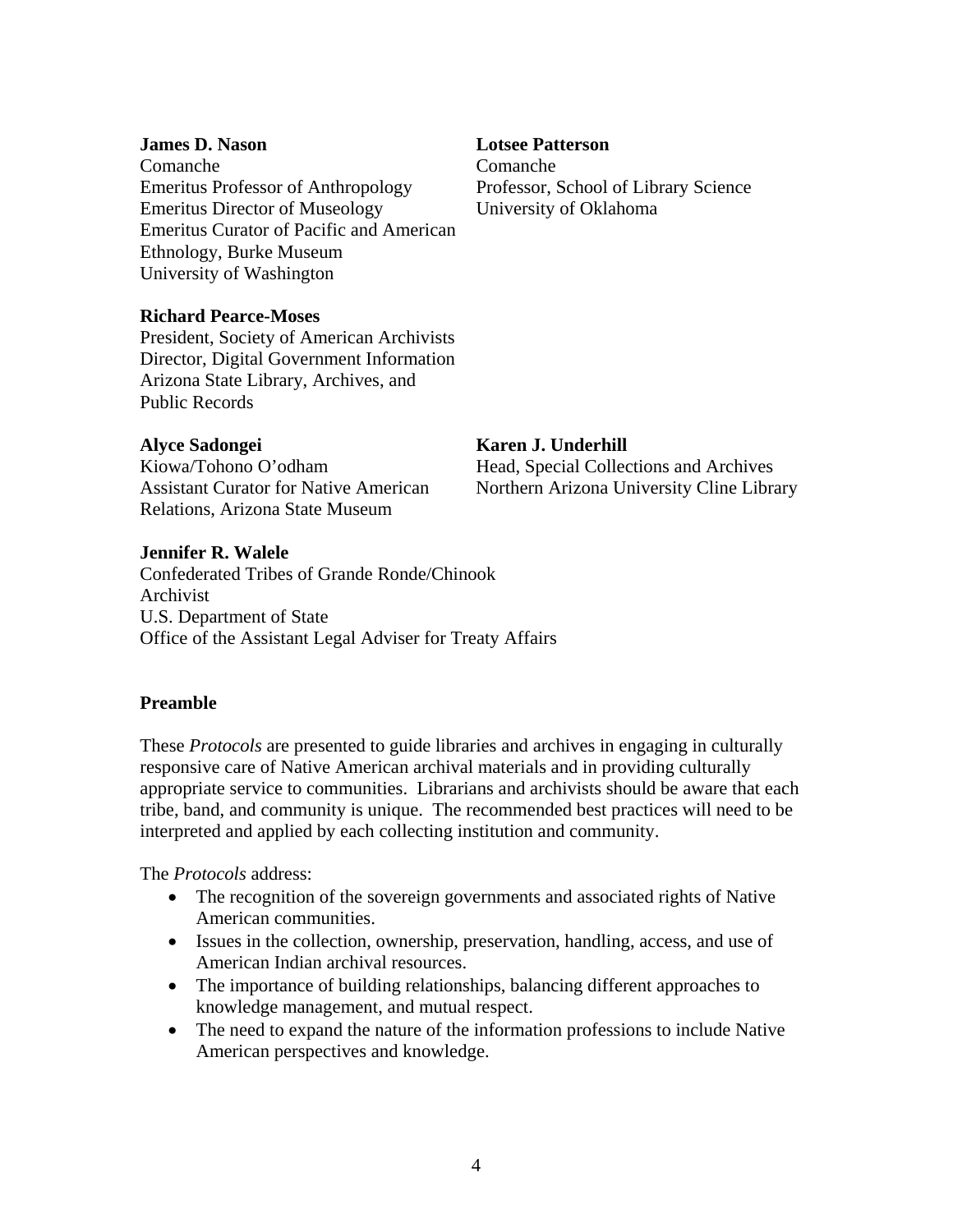# **Table of Contents**

Building Relationships of Mutual Respect Striving for Balance in Content and Perspectives Accessibility and Use Culturally Sensitive Materials Providing Context Native American Intellectual Property Issues Copying and Repatriation of Records to Native American Communities Native American Research Protocols Reciprocal Education and Training Awareness of Native American Communities and Issues

# **Building Relationships of Mutual Respect**

Native American communities have had extensive first-hand experience with the ways that information resources held in distant institutions can impact their quality of life, their practice of religion, and their future as a people—sometimes with disastrous consequences, sometimes to their benefit. Libraries and archives must recognize that Native American communities have primary rights for all culturally sensitive materials that are culturally affiliated with them. These rights apply to issues of collection, preservation, access, and use of or restrictions to these materials.

Collecting institutions and Native communities are encouraged to build relationships to ensure the respectful care and use of archival material. Meaningful consultation and concurrence are essential to establishing mutually beneficial practices and trust. Through dialogue and cooperation, institutions and communities can identify mutually beneficial solutions to common problems and develop new models for shared stewardship and reciprocity or for the appropriate transfer of responsibility and ownership for some materials.

## *Archives and libraries guidelines for action:*

• Seek opportunities for Native American community consultation by contacting the chair's office of each tribe that is or may be culturally affiliated with collections held by the archives or library. Consultation may involve more than one person. As a professional courtesy, also contact the community's cultural center, library, or archives and/or the cultural preservation office. Appropriate personnel will appreciate being included in external discussions with mainstream archives and libraries. See:

Bureau of Indian Affairs *Tribal Leaders Directory* http://www.doi.gov/leaders.pdf *National Directory of Tribal Archives, Libraries and Museums*  www.statemuseum.arizona.edu/aip/leadershipgrant/directory/directory.shtml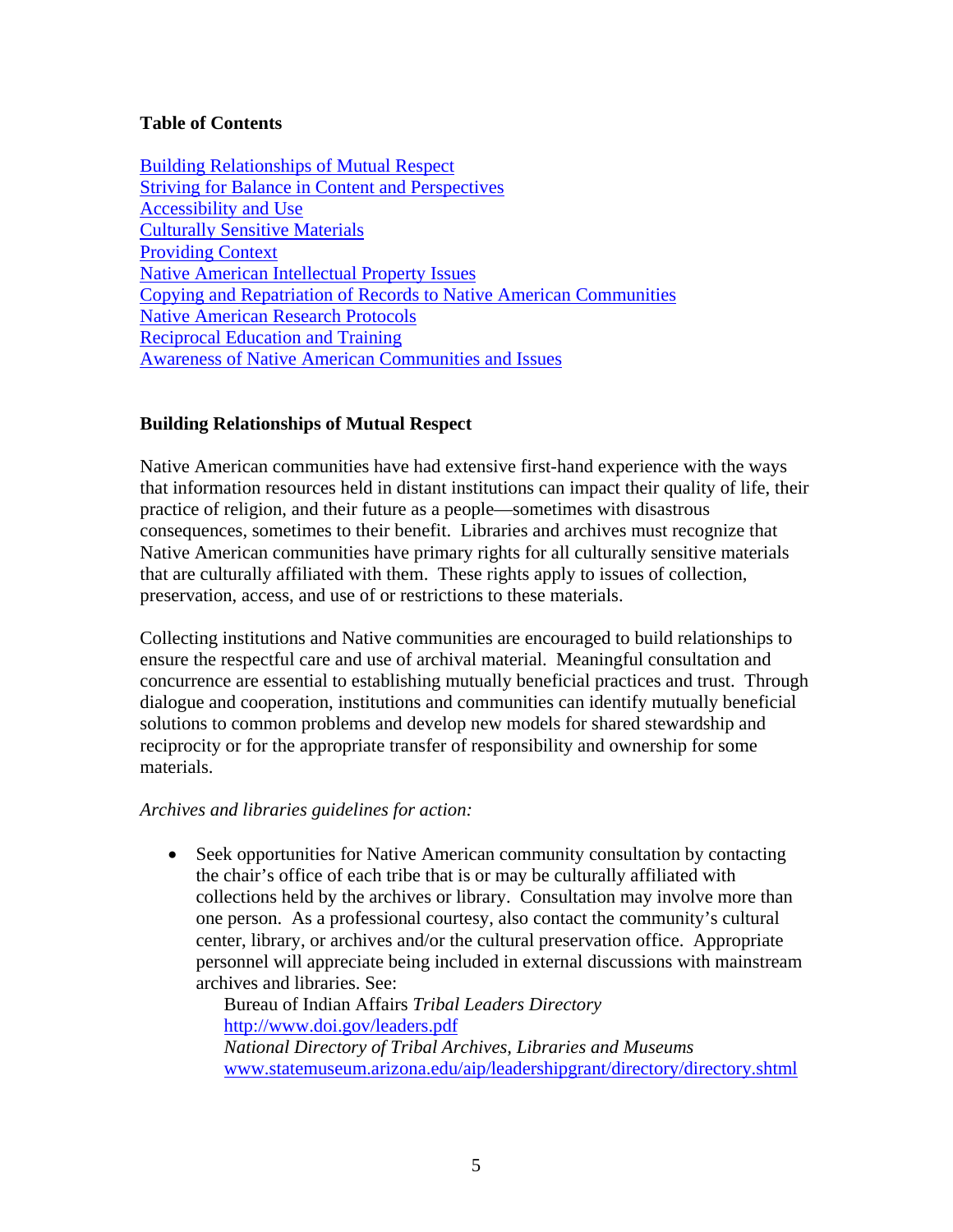*American Indian Resource Directory*

http://www.indians.org./Resource/FedTribes99/fedtribes99.html National Association of Tribal Historic Preservation Officers www.nathpo.org Aboriginal Canada Portal http://www.aboriginalcanada.gc.ca/

- Inform Native communities about collections of relevant materials and explain the nature of the materials. Use the model summary or inventory letters required by the Native American Graves Protection and Repatriation Act of 1990, with a follow-up telephone call. More than one contact may be necessary. See: National Park Service, NAGPRA http://www.cr.nps.gov/nagpra
- Evaluate institutional holdings and if a Native American collection is out of scope, transfer the collection to the community or the closest archives at the tribe or band's request.
- Ensure equitable treatment in negotiations, whether a collection is culturally affiliated with one or more than one community. Offer comparable arrangements and agreements regarding access and use to all communities.
- Document agreements with communities, through formal Memoranda of Agreement and/or other contracts, and honor commitments.
- Be cautious in approving access or use requests, if the requests appear to conflict with the *Protocols*, until appropriate tribal community representatives can be consulted and have had ample time to consider these issues for culturally affiliated materials.
- Appreciate that in most instances it will take years for institutions and staff to develop essential trust relationships with a community. Weeks, months, or longer may be required to gain an understanding of Native American perspectives on issues and to work through solutions and approaches to problems, in consultation with communities.
- Require that auction houses and other sources certify that materials were acquired properly and that the possessor obtained the legal rights of disposition and any associated rights of copyright from any previous source(s).
- Allow Native communities the right of first refusal for collections with strong cultural affiliation or sensitive content and act as a pass-through agency from the source to the community for such collections.
- Respond to requests for assistance from tribal archives, libraries, and cultural organizations.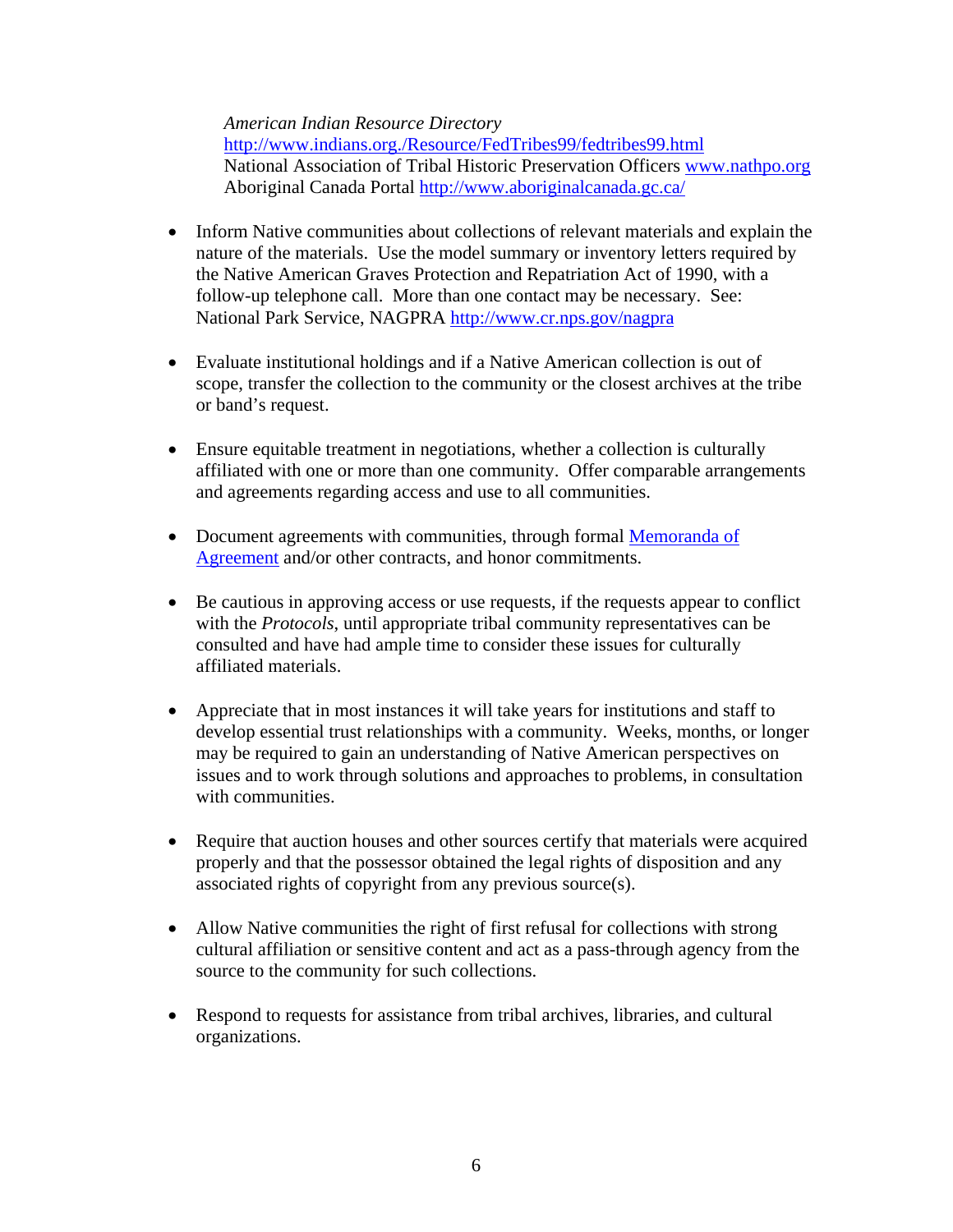## *Native American communities guidelines for action:*

- Publicize who may speak for them, by informing archives and libraries of the individuals who will act as community representatives for these matters, i.e. a tribal archivist, historic preservation officer, cultural liaison, records manager, etc.
- Identify and contact collecting institutions which hold relevant materials, if possible. To access collection-level records and/or archival finding guides, see:

WorldCat OCLC www.oclc.org/worldcat RLIN www.rlin.org OAIster http://oaister.umdl.umich.edu/o/oaister/ California Digital Library www.cdlib.org The Online Archive of California www.oac.cdlib.org Arizona Archives Online http://aao.lib.asu.edu/index.html Online Archive of New Mexico elibrary.unm.edu/oanm Texas Archival Resources Online http://taro.lib.utexas.edu/ Mountain West Digital Library www.lib.utah.edu/digital/mwdl Galileo www.peachnet.edu

- Understand that while the *Protocols* encourage a library or archives to be wary of providing access or use until tribes can be consulted, a collecting institution may proceed with providing access to and use of material as it deems appropriate, but only if a community fails to respond to a good-faith effort to request consultation.
- Endorse partner collecting institutions; that is, establish formal relationships through memoranda of agreement with archives or libraries and recognize those partnerships publicly.
- Offer expertise to institutions interested in developing culturally responsive archival management policies as well as exhibits, lectures, storytelling, teaching, workshops, and other forms of public education.

## **Striving for Balance in Content and Perspectives**

*We're not looking at an issue paper by paper or record group by record group. It's a whole system of a way of life. Our knowledge systems don't make sense without spirituality. We are asking for respect for a system of knowledge.*  Kim Lawson (Heiltsuk Nation)

Native American communities and collecting institutions share a desire to preserve cultural heritage and to serve as a bridge between the past, present, and future. However, differences exist in values, culture, knowledge systems, and approaches to learning. How should the needs of North American Indian tribes be balanced with a democratic society as a whole?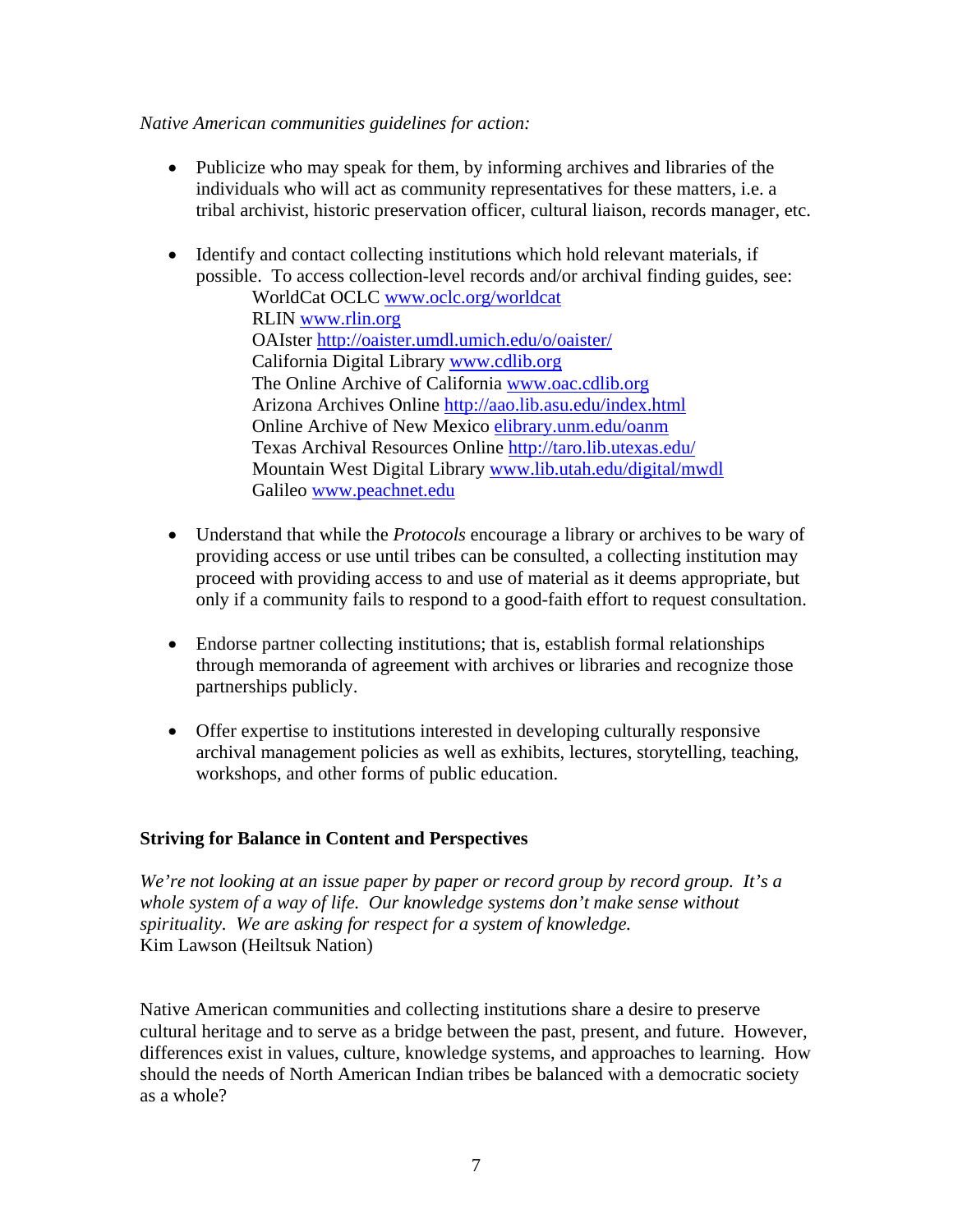Archivists and librarians taught to champion intellectual freedom and unfettered access to resources may be troubled by the notion that in Native American and other Indigenous communities knowledge can be collectively owned and that access to some knowledge may be restricted as a privilege rather than a right. These views of information are not irreconcilable, given that archives and libraries often contain restricted materials, classified materials, secret materials, or materials that may not be accessed until some future date. Native American communities and individuals may also need to achieve an appropriate balance of rights and understandings with respect to archival materials and traditional knowledge. Archives and libraries should work with Native American communities on these issues as they apply to the general public.

# *Archives and libraries guidelines for action:*

- Strive to develop institutional holdings that are comprehensive, inclusive, and reflect all key perspectives on Native American issues. Make an effort to collect resources created by rather than just about Native Americans. Consultation with members of the American Indian Library Association can be valuable to identify contemporary and appropriate resources, including lists of reference and other titles.
- Respect and act on both Native American as well as "Western" approaches to caring for archival collections. Traditional knowledge systems possess equal integrity and validity. Actions and policies for preservation, access, and use based on Native American approaches will in some cases be priorities, as a result of consultations with a tribal community.
- Examine assumptions about established library and archives practices which directly contradict Native American principles and practices.
- At the request of a Native American community, avoid artificially prolonging the life cycle of sensitive documentary material. Some items, such as a photograph of a sacred ceremony, or object, or culturally sensitive documentation of a burial, should not be preserved forever or may need to be restricted or repatriated to the culturally affiliated group.
- Respect traditional and customary practice. Some documentary collections may need to be kept together based on content, rather than segregated by format as often occurs in archival facilities, or have access restrictions based on a variety of culturally appropriate considerations.

## *Native American communities guidelines for action:*

• Ask questions about and understand the ways in which archives and libraries manage collections that contain important Native American heritage to facilitate dialogue.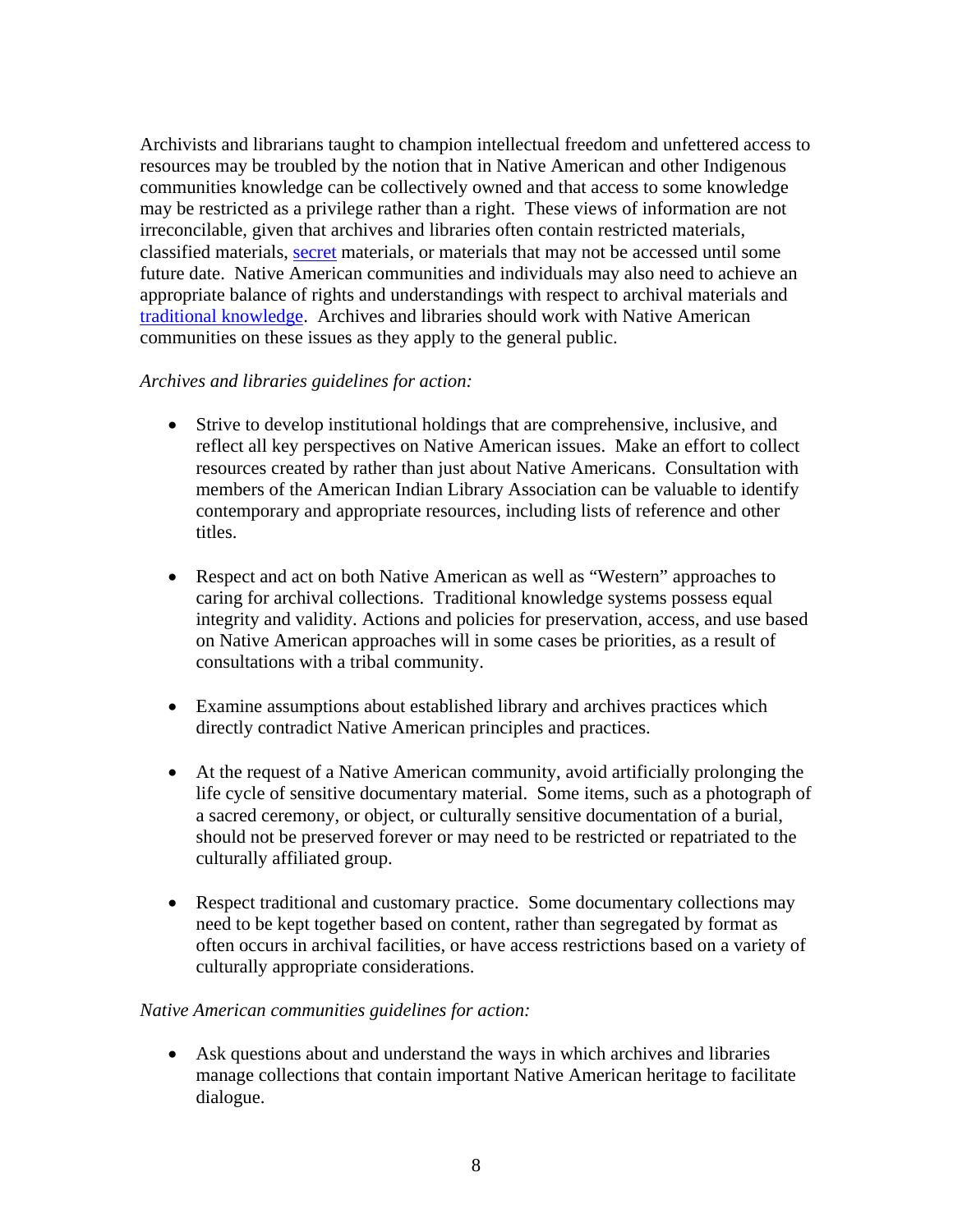- Recognize that libraries and archives can help preserve documentary materials, promote revitalization, and support community goals for the continuation of a positive culture based on strong cultural heritage.
- Search for balance between long-standing, powerful oral traditions and the Western emphasis on the written word. Native American communities, as well as tribal archivists, must continually find ways to come to terms with relatively new Western archives concepts and practices. Many of the contemporary information resources about a community will arrive in written as well as aural or visual recording formats.

# **Accessibility and Use**

Native American requests for increased access to and sometimes control over information resources found in non-tribal collecting institutions is in keeping with current professional codes of ethics. These ethical codes (i.e., Society of American Archivists, American Library Association, American Association for State and Local History) instruct librarians and archivists to practice neutrality and to strive toward open and equal access for all patrons, in accordance with the law, cultural sensitivities, and institutional policy. Restrictions may be placed on a collection for reasons of group and individual privacy, confidentiality, or security. (See *Culturally Sensitive Materials.*)

Questions of access, ownership, and control of Native American archival material can prompt philosophical and practical concerns, particularly when there is inadequate information about community sovereignty and associated legal rights, community ownership of original source information, initial community restrictions on information sharing and distribution, and other related issues.

## *Archives and libraries guidelines for action:*

- Recognize that the conditions under which knowledge can be ethically and legally acquired, archived, preserved, accessed, published, or otherwise used change through time. Some materials may have been collected or later restricted by a donor in contravention of community rights and laws or of contemporary federal laws or professional ethics. In all of these cases the rights of a Native American community must take precedence.
- Seek active consultations with authorized Native American community representatives to review culturally affiliated collections in order to determine whether problems of original collection and ownership should lead to access and use restrictions being placed on some materials, whether some collections should be repatriated, (returned) or whether some materials should be available for access only with prior community review and approval.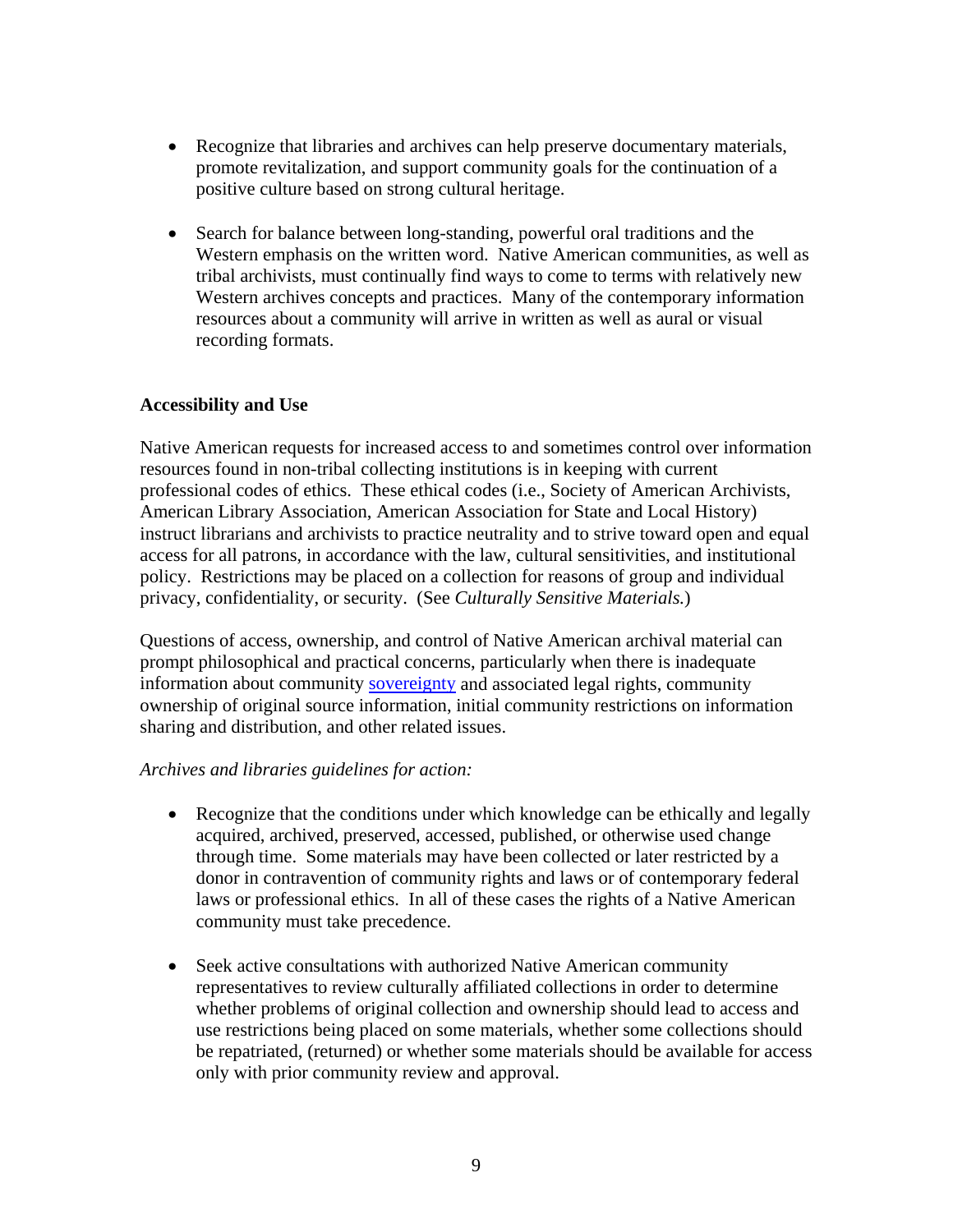- Require researchers and collection sources to provide copies of any initial research contracts, agreements, or other comparable documents between themselves and a Native American community that pertain to the collection.
- Involve communities in creating welcoming and comfortable spaces for Native American visitors and rethink the need for "credentials" from patrons.
- Determine the types of resources and services Native communities want.
- Offer to share a portion of commercial use fees derived from Native American collections with or otherwise provide copies of the final publications to the community of origin. Consult with communities if the proposed commercial use is questionable.
- Consider the potential impact of worldwide digital access to resources once only available onsite at the collecting institution. Will the information be presented with sufficient context?
- Honor access and use restrictions requested by tribes in the same manner when multiple institutions hold similar or identical materials.

# **Culturally Sensitive Materials**

 $\overline{a}$ 

Most archives and libraries hold information of a confidential, sensitive, or sacred nature. The amount of this material may constitute a small percentage of the entire collection. For Native American communities the public release of or access to specialized information or knowledge—gathered with and without informed consent—can cause irreparable harm. Instances abound of misrepresentation and exploitation of sacred and secret information. Each community will understand and use the term "culturally sensitive" differently, although there are broad areas of common agreement for Native Americans about this issue.

Privacy rights extend to groups in some situations. The limited right of organizations, governments, and families to associate in confidence may apply to American Indian tribes who wish to minimize or prevent intrusion into their practices. Tribal groups have societies, bands, and clans that may be privileged vis-à-vis information. Archivists and librarians should understand that "the privacy of the information itself may be more paramount."<sup>2</sup>

<sup>2</sup> James D. Nason. "Native American Intellectual Property Rights: Issues in the Control of Esoteric Knowledge" in *Borrowed Power: Essays on Cultural Appropriation* Bruce Ziff and Pratima V. Rao, ed. (New Brunswick, N.J.: Rutgers University, 1997), p. 252.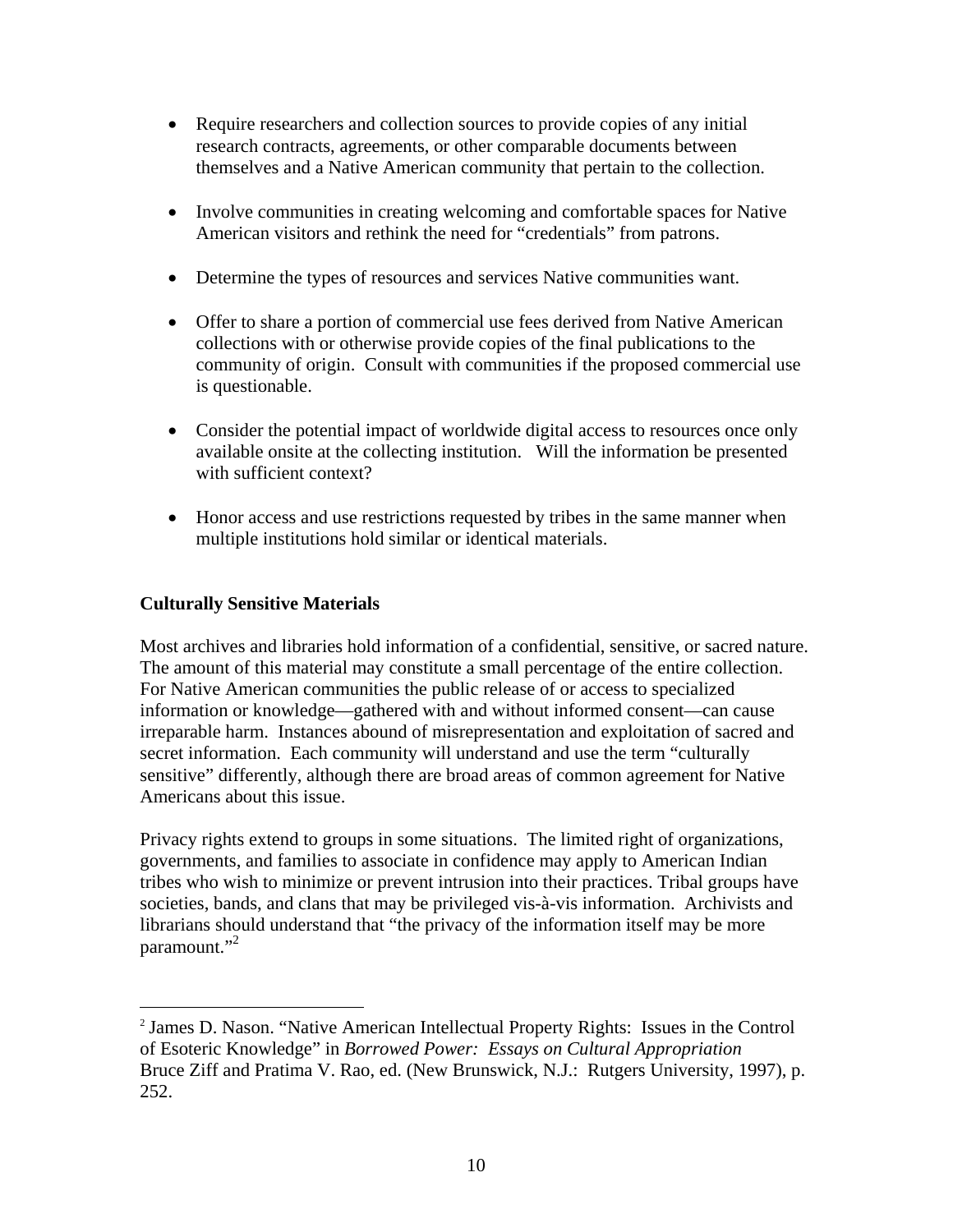# *Archives and libraries guidelines for action:*

 $\overline{a}$ 

- Consult with culturally affiliated community representatives to identify those materials that are culturally sensitive and develop procedures for access to and use of those materials.3
- Request that researchers obtain clearance from Native American communities before accessing sensitive materials. A tribal community endorsement will strengthen the value of a research publication. In 1991, the Cline Library at Northern Arizona University and the Hopi Tribe agreed that sensitive ceremonial images would not be reproduced (or digitized for Internet access) without written permission from the Hopi Cultural Preservation Office. Access is still provided onsite. Other institutions have comparable policies; some institutions will not provide any access without prior written community authorization.
- Respect a community's request to restrict access to and use of materials that describe and represent esoteric, ceremonial, or religious knowledge that is significant to the community. Protecting certain kinds of secret information may be a matter of "national security" for sovereign tribal governments.
- Review acquisition policies and forms with Native American community representatives in order to share suggestions for culturally responsive restrictions on deeds of gifts with potential donors.
- Ensure that any restrictions or agreed upon procedures are fully implemented and observed.
- Refrain from attempting to perform specialized care, such as smudging, offering corn pollen, or a general blessing, for sacred or spiritual items that have been removed from original contexts. Rituals or ceremonies should only be conducted by religious or cultural practitioners. Accommodate the needs of such practitioners (i.e. temporary suspension of a fire suppression system) as local circumstances permit.4

<sup>&</sup>lt;sup>3</sup> The Provost at California State University at Chico formed a 12-member committee, composed of university personnel, members from the Maidu, Pomo, and Wintun tribes, and the Dorothy Moorehead Hill family for an item-by-item review of an ethnographic collection. See Taran March. "A Legacy in Trust: The Dorothy Moorehead Hill Collection" *Chico Statements* Spring 2002. Accessed online April 23, 2006 at: http://www.csuchico.edu/pub/cs/spring\_02/site\_map.html

 $4$  For a full discussion of this recommendation, see Alyce Sadongei's observations in Sherelyn Ogden, *Caring for American Indian Objects: A Practical and Cultural Guide* (Minnesota Historical Society Press, 2004), pp. 18-19.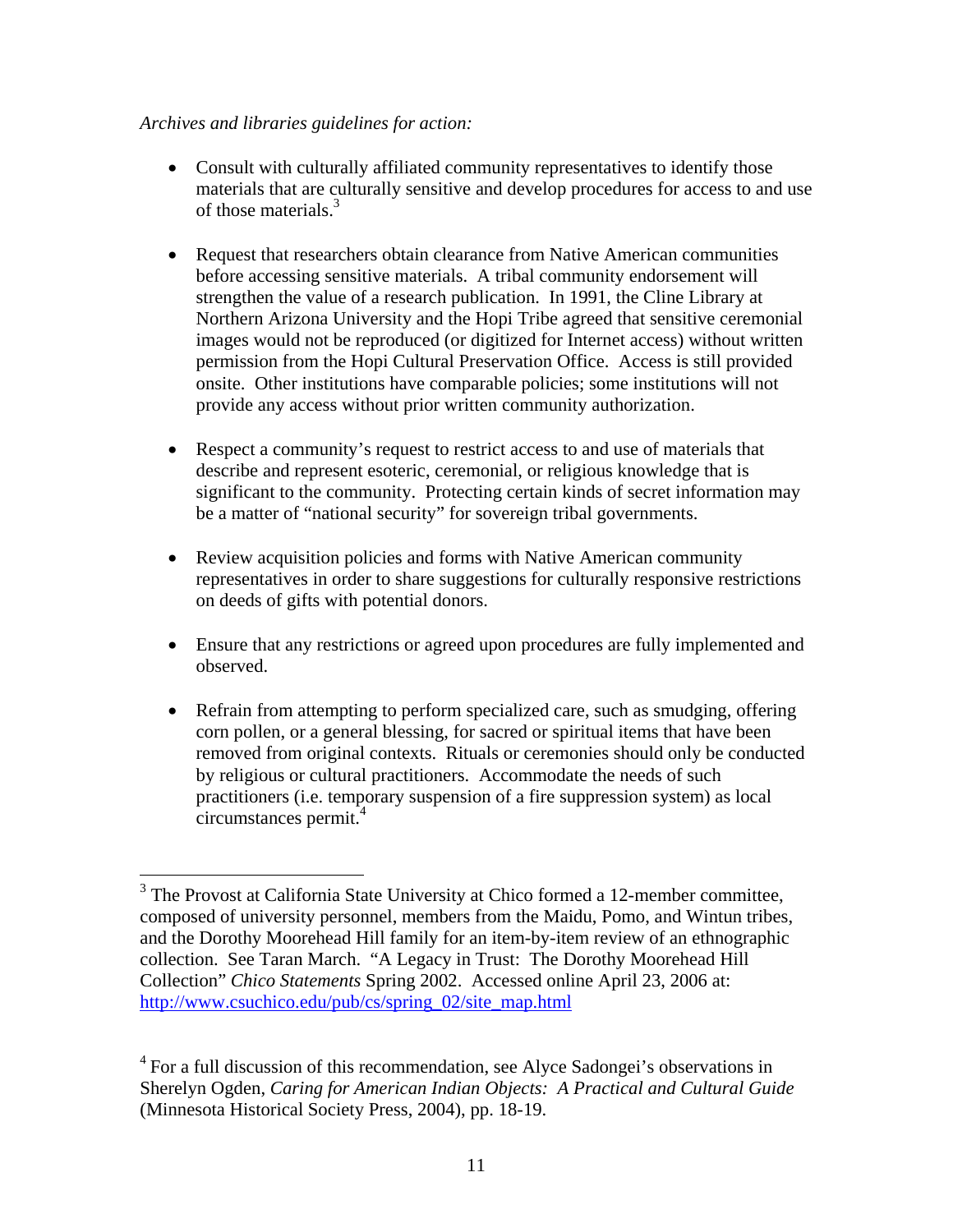Examples of the kinds of archival materials—both human readable and digital—which may be culturally sensitive from a Native American perspective include:

Still and Moving Images (Photographs and Films)/Graphic Art

- human remains
- religious or sacred objects
- ceremonies of any kind
- burials, funerals
- archaeological objects (especially if from burials)
- hospitals, churches, cemeteries, kivas, sacred places

Recordings/Transcripts

- songs, chants
- music
- religious practice
- healing, medicine
- personal or family information
- oral histories
- community histories
- "myths," folklore

Cartographic Materials

- sacred sites or areas
- religious sites or areas
- village sites, territories, use areas

Records/Documents/Ephemera/Grey Literature/Theses and Dissertations/Published Texts

- personal or family information
- archaeological data
- religious materials
- ethnobotanical materials
- genealogical data

# **Providing Context**

A primary task for libraries and archives is to organize and describe information resources for efficient and effective retrieval. Collecting institutions also wish to share as much context as possible to enhance the value of resources for patrons. However, the use of outdated, inaccurate, derogatory, or Eurocentric language impedes access. Descriptive information can be improved with the addition of culturally appropriate and accurate language—from original titles through finding aids. Native American communities should be aware that offensive language or other injurious perspectives and information may be inherent in the content of some of the original materials.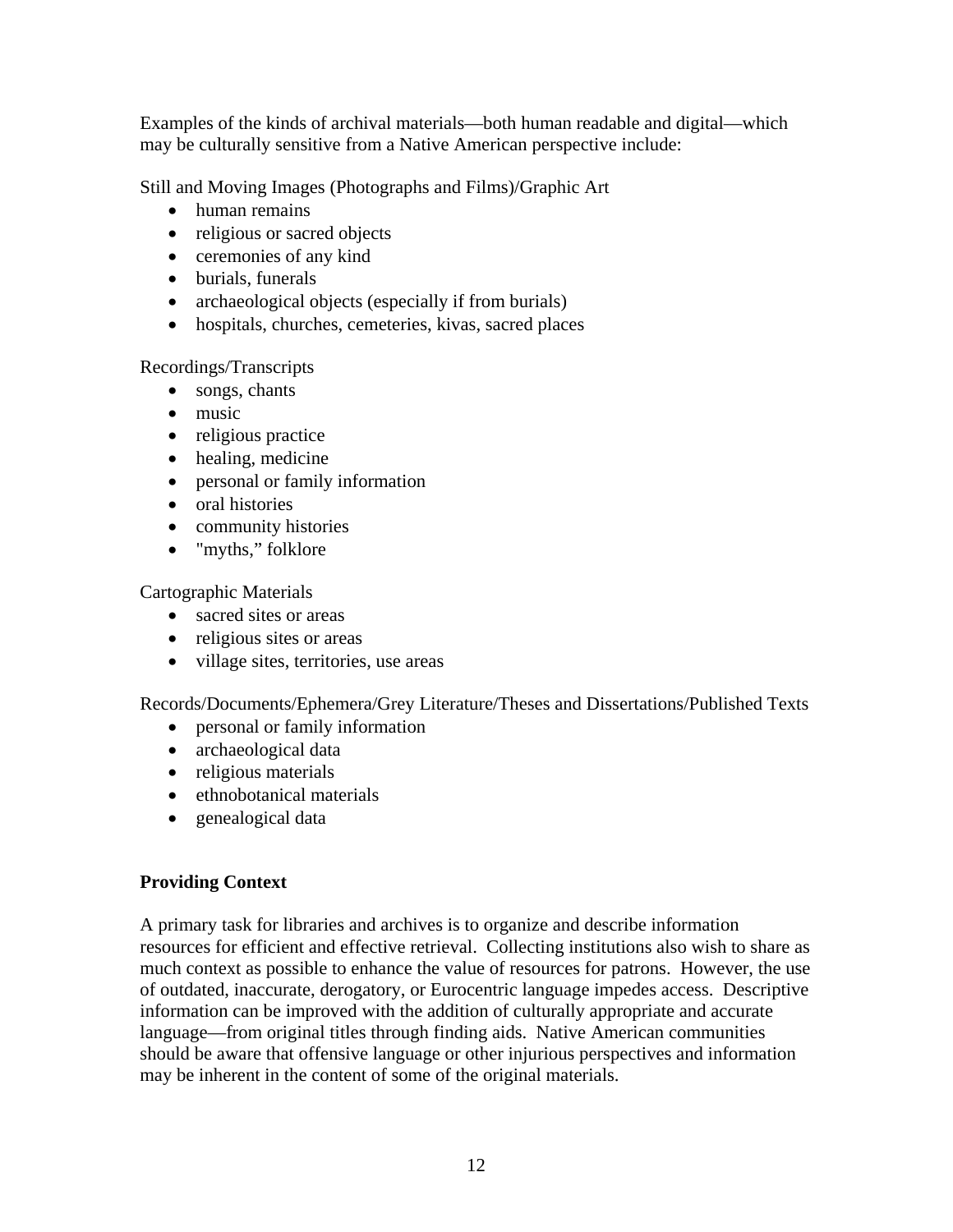# *Archives and libraries guidelines for action:*

- Encourage culturally affiliated communities to provide context for the collections from their perspective. Supplement descriptive materials with cultural sensitivity statements. The Peabody Museum at Harvard has developed statements which inform researchers of community concerns and the existence of research protocols.
- Inform patrons, at the request of a community, of potentially offensive content prior to use by adding a notice to descriptive tools or items such as "The [tribal name] finds information in this work inaccurate or disrespectful. To learn more contact . . . ." Amelia Flores, the Colorado River Indian Tribes Library/Archive Director, applies a disclaimer to problematic publications acquired for the library, which states: *We do not endorse this publication*.
- Work with community representatives to revisit indexing terminology, *Library of Congress Subject Headings*, *Anglo American Cataloging Rules* (second edition), and classification schemes. Indigenous and non-Indigenous librarians in Australia, for instance, have compiled a national thesaurus for describing Aboriginal and Torres Strait Islander records<sup>5</sup>
- Promote changes to established lexicons to allow retrospective conversion or enhancement of antiquated or inadequate catalog records to include contemporary, culturally responsive language. In consultation with communities, add cultural identifiers and information about language and geography.
- Add explanations of derogatory words to original titles (e.g., [title created by xxxx in xxxx year]) or remove offensive terms from original titles and provide substitute language (e.g., replace "squaw" or "buck" with [woman] or [man]).
- Actively gather metadata to accompany Native American archival collections to reflect the relationship between the creator or researcher and the community of origin.

# *Native American communities guidelines for action:*

1

• Provide reviews of archival holdings in order to determine whether or not contextual issues exist in collections.

<sup>5</sup> Heather Moorcroft and Alana Garwood. *Aboriginal and Torres Strait Islander Thesaurus* (Canberra: National Library of Australia, 1997).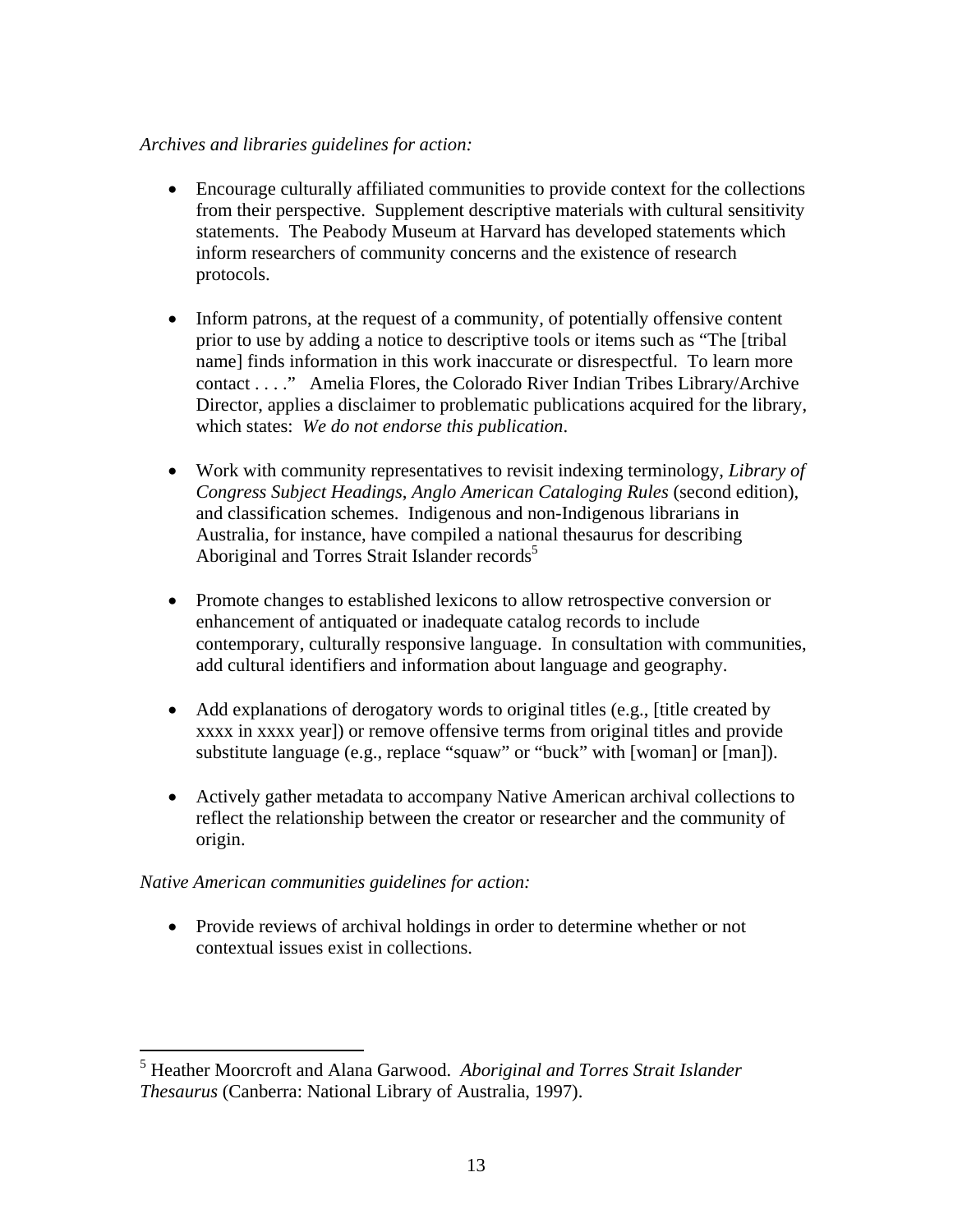• Assist, based on consultation reviews, in providing preferred language, in identifying people, places, and events, and in sharing additional context for archival materials.

# **Native American Intellectual Property Issues**

*We belong to the "property;" it doesn't belong to us. We (my people-Onkwehonwe) belong to our land, our medicines, our communities, our philosophies, and our way of life. All these elements endure over time; we come and go*. Sheree Bonaparte (Mohawk/Akwesasne)

*What is required at this moment is a fundamental acceptance that intellectual property and most especially esoteric knowledge are vital components of the living cultural heritage of Native American communities. . . . a way must be found to acknowledge and implement appropriate Native American controls over such knowledge*. James D. Nason (Comanche) *Borrowed Power: Essays on Cultural Appropriation* 

Numerous international declarations, many of which have been adopted by the United Nations, state that protection of cultural heritage and traditional knowledge is a right of Indigenous peoples. As Australian solicitor Terri Janke (Meriam, Wuthathi and Yadaighana Nations) observes, one problem with copyright from an Indigenous perspective is that it expires and protects authors and publishers but not the interests of those whose culture is described or depicted. Indeed, Western copyright laws are based on principles which are diametrically opposite to Indigenous legal approaches to knowledge. Virtually every Indigenous society has traditions and laws regarding specialized knowledge, yet these practices are not recognized by Western law.

Existing copyright legislation does not address issues of significance to Native American communities such as: community ownership of works and management of rights; community interests in public disclosure of religious or sensitive information; protection of older or ancient works (e.g., rock art); the antiquity and accumulative nature of traditional knowledge; and the protection of oral traditions, songs, and other culturally sensitive intangible property. In some cases, Native American knowledge has been copyrighted by outsiders without appropriate permissions or approval.

*Archives and libraries guidelines for action:* 

 $\overline{a}$ 

• Recognize that the "right of possession"<sup>6</sup> to some Native American materials may be held by communities of origin. Issues of "right of possession" are affected by

<sup>&</sup>lt;sup>6</sup> The "Right of Possession" refers to possession obtained with the voluntary consent of an individual or group that had authority of alienation. An individual, agency, or institution that claims right of possession should be able to provide evidence that the prior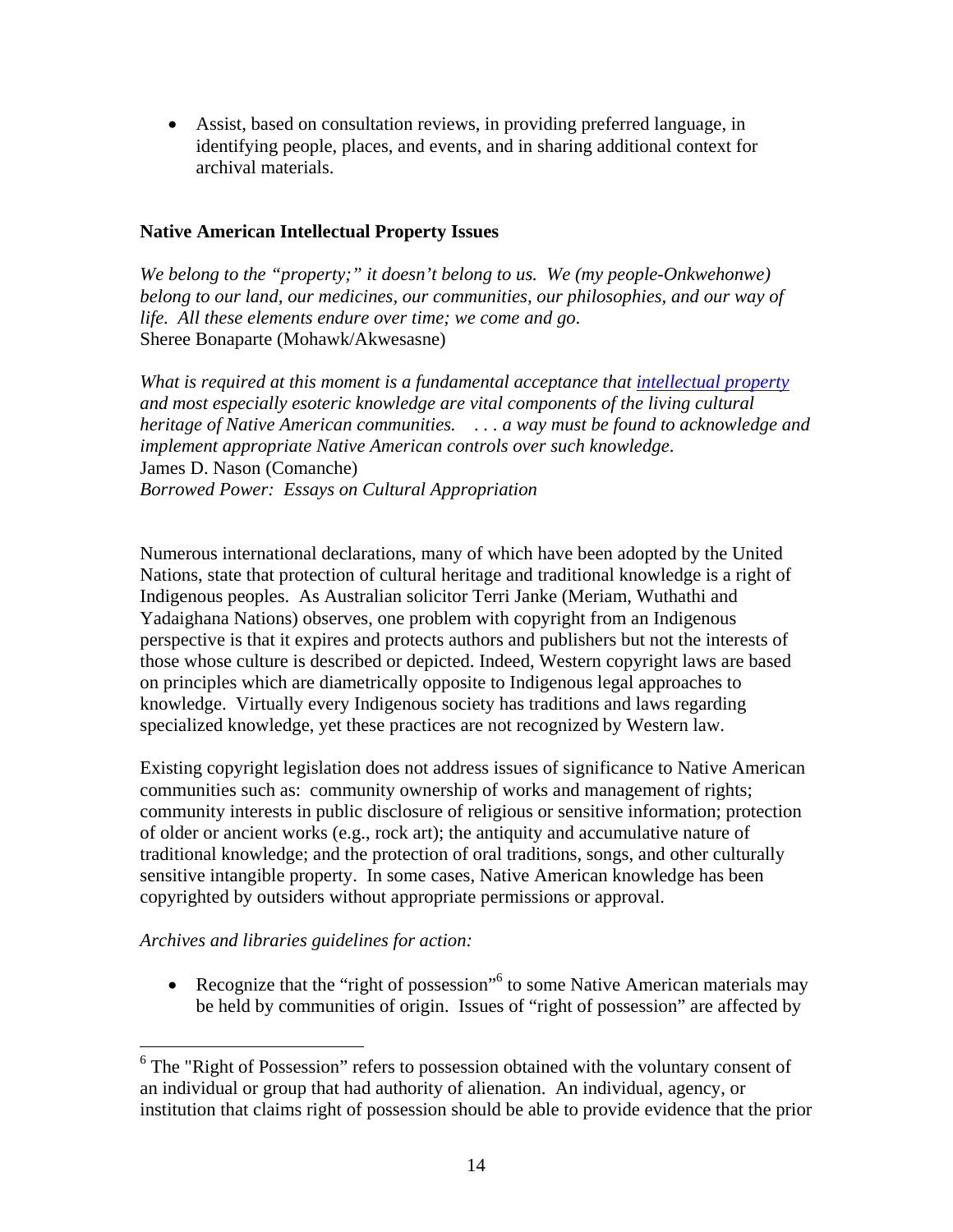previous original collecting that may have been carried out with deception, duress, subterfuge, and other unethical or illicit means. In other instances, someone in a community who did not have the right of disposition to Native American materials may have misappropriated the knowledge and/or materials. Under any of these circumstances, issues of title, copyright, and authorship are suspect. Only consultations with culturally affiliated communities can determine whether or not materials in archives are there illegally or unethically.

- Appreciate that discussing property in Native American communities can be antagonistic from the perspective of community members—based on the Western legal interpretation that only one person or entity can own it.
- Consider expanding the idea of moral rights (droit moral) to protect Native American cultural and intellectual property. The European notion of the droit moral, which exists to only a limited degree in countries with common law such as the United States, extends beyond copyright and specifies that a creator enjoys the right to attribution and to maintain the integrity of the work (no defamatory use, modification, or distortion). The droit moral is perpetual. American creators of visual art are entitled to the right of attribution and integrity under 17 USC Section 106A, known as the Visual Artists Rights Act of 1990. Other moral rights of authorship recognized by some nations include: the right of disclosure, the right to withdraw and retract, and the right to reply to criticism. Consult *Art and Museum Law* (Robert C. Lind, et al. Durham, NC: Carolina Academic Press, 2002), or the *Model Law for the Protection of Traditional Ecological Knowledge, Innovations, and Practices* http://www.grain.org/brl\_files/brl-model-law-pacificen.pdf.

# **Copying and Repatriation of Records to Native American Communities**

1

The draft U.N. Declaration of the Rights of Indigenous Populations and the 1993 *The Mata'atua Declaration on Cultural and Intellectual Property Rights of Indigenous Peoples* recognize a fundamental right to protect traditional knowledge. Cultural patrimony is understood to mean any property (tangible or intangible) that is owned by a community as a whole, or by a group which holds such property in trust for the community, is inalienable except by community consent, and which may be fundamental elements of a community's cultural identity and heritage.<sup>7</sup>

Native American owners and the appropriate authority voluntarily agreed to the transfer of ownership.

 $7$  Other international agreements have also recognized the importance of archival materials. The 1970 UNESCO *Convention on the Means of Prohibiting and Preventing the Illicit Import, Export and Transfer of Ownership of Cultural Property* Article 1(j) states that cultural property includes "archives, including sound, photographic, and cinematographic archives." This Convention urges states to take appropriate action to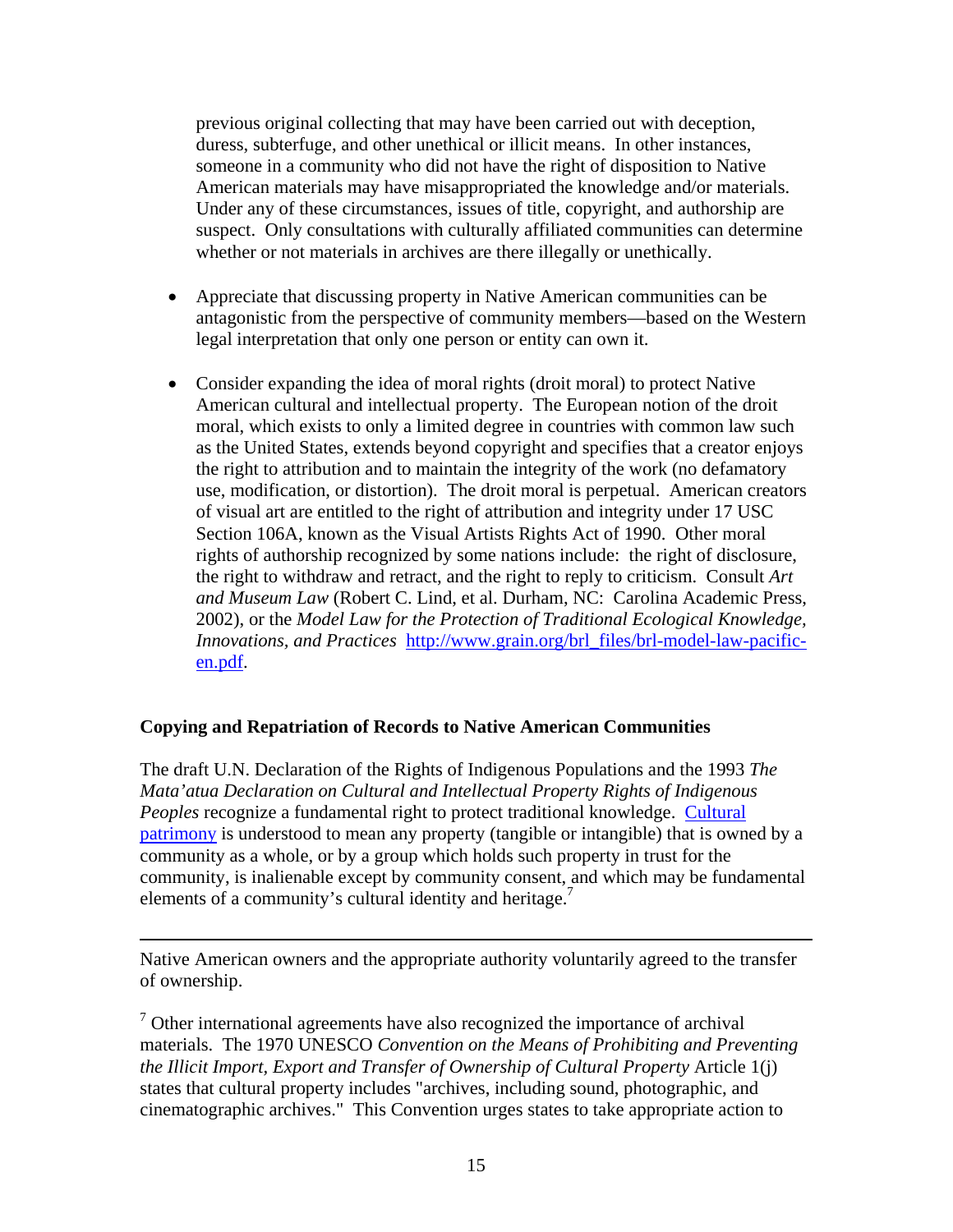In the United States, a network of laws addresses cultural heritage protection, notably the 1966 National Historic Preservation Act and the 1990 Native American Graves Protection and Repatriation Act (NAGPRA). The impact of NAGPRA has been largely positive as institutions and communities engage in conversations and often rewarding partnerships. NAGPRA not only recognized the sovereignty of tribes but also:

- established community legal rights and protection for key types of cultural materials, including funerary objects, sacred objects, and cultural patrimony as well as human remains.
- acknowledged special powers of individual and community ownership and control of cultural property, with the right to repatriate such property and human remains.
- determined that cultural patrimony is inalienable and corporate and placed the burden of proof with regard to "right of possession" on institutions.

Does the NAGPRA definition of "cultural patrimony" apply to culturally sensitive archival materials? The national NAGPRA committee and state and federal courts have yet to review a case involving documentary materials as opposed to objects. NAGPRA does not reference archival records or traditional knowledge. Some institutions have voluntarily, in the spirit of NAGPRA, offered to repatriate culturally sensitive archival materials as sacred and/or patrimonial objects, including images and recordings.

# *Archives and libraries guidelines for action:*

- Respond cooperatively to requests for copies of records for community use and retention. Resources held at a distance may become estranged from the people to whom they are most relevant.
- Understand that some materials were originally collected on the basis of a trust relationship between the community and the collector. These materials were assumed to remain under the control of responsible community representatives, or essentially "held in trust" for the community. These trust holdings can and should revert to community control upon request.
- Repatriate original records when the records have been obtained through theft or deception and/or the collecting institution cannot prove "right of possession" "Replevin," an action by the legal authority to recover records, may also apply. (See *Native American Intellectual Property Issues.*)
- Recognize that archived materials may be associated with other cultural materials (including archaeological collections of human remains or associated funerary

 $\overline{a}$ 

legally protect and recover misappropriated materials.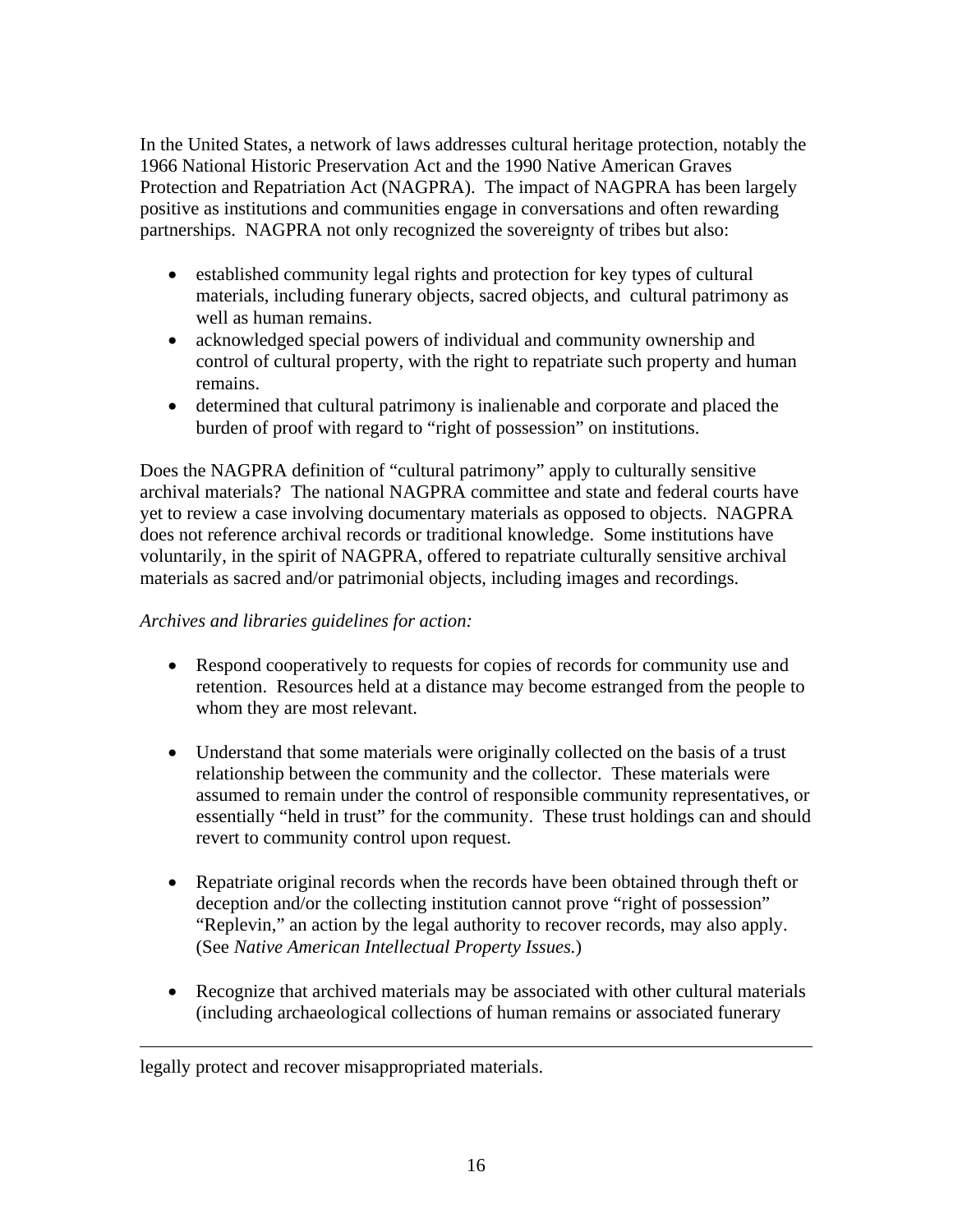objects). When the latter are repatriated through federal law and revert to the control of a Native American community, a collecting institution should also consider transferring primary physical ownership and all copyright or literary rights for those archived materials.

- Request permission to hold copies of repatriated records. Institutions may need to keep copies to prove former ownership.
- Anticipate that communities may ask a collecting institution to retain records in trust or under a co-custody agreement until such time as a tribal archives or library requests a return of the original documents for long-term preservation and local access.
- Participate in "knowledge repatriation." Who is the information intended to serve? What is the natural life cycle of the information?

# *Native American communities guidelines for action*:

- Provide in-depth consultation and review of archival collections in order to establish which materials may have been acquired inappropriately or require special conditions for handling, access, and use.
- Conduct research to establish which archival collections were acquired without right of possession.
- Consider in-trust holding agreements and other arrangements with archives and libraries, in the event the no proper tribal facility exists or other conditions.
- Ensure that copied and repatriated materials are properly cared for and managed. The state-of-the-art Seneca Nation Archives—the "Caretakers of the Old Words"—and the Mashantucket Pequot Archives and Special Collections serve as a model repositories.
- Request copies of legal agreements for copied and returned collections.

# **Native American Research Protocols**

Collecting institutions are dedicated to public education, research, and service. Just as many collecting institutions operate under the oversight of an institutional review board for the protection of human subjects, an increasing number of Native American tribes have developed formal research policies and procedures which may require legal contracts or agreements with individual researchers to defend against misappropriation and abuse of traditional knowledge.

Institutions and communities benefit when research is conducted in accordance with the highest possible ethical and legal standards. Community research protocols cover topics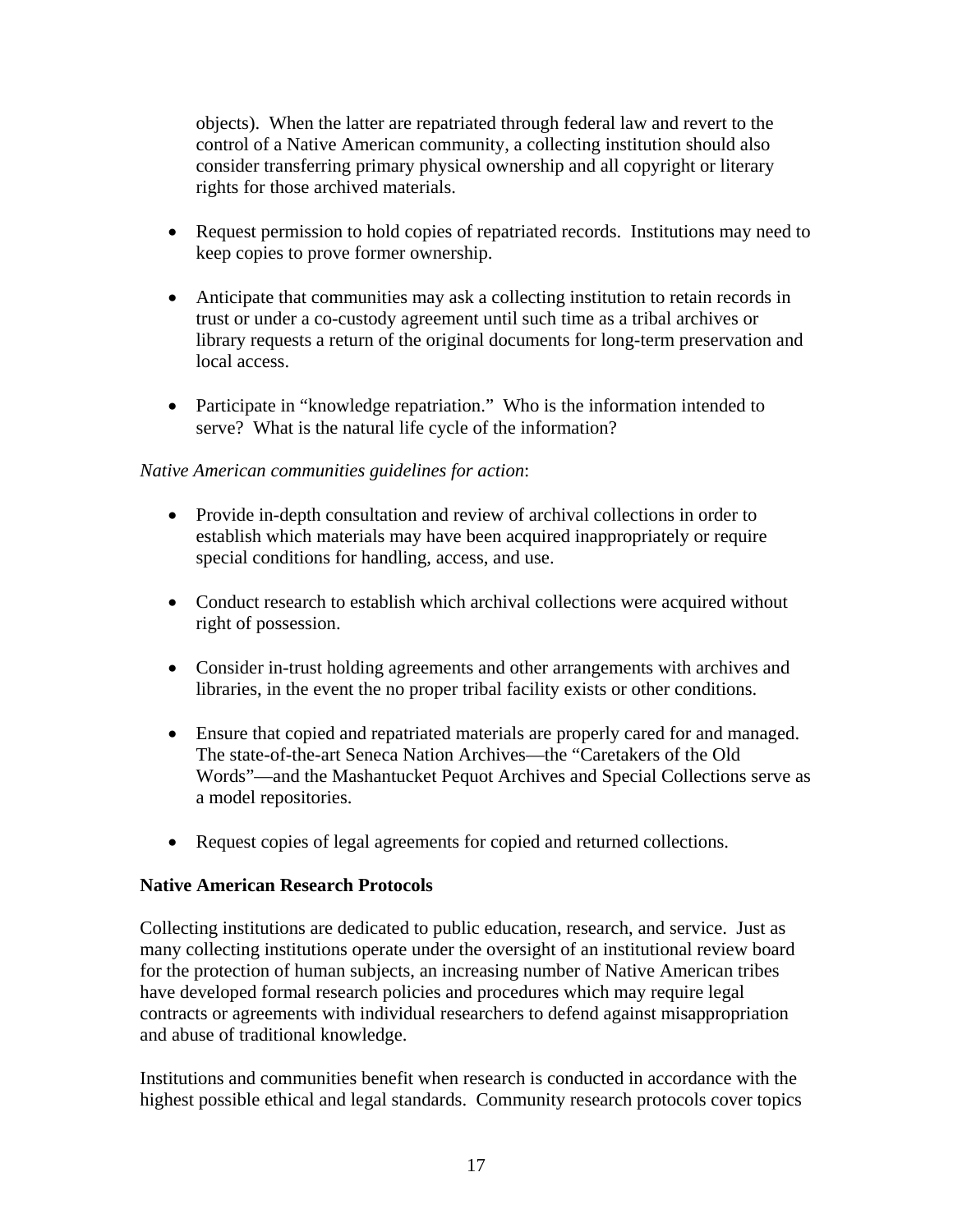such as: intellectual property rights, ownership of data and subsidiary products, research controls, risks, informed consent, community rights, access, right of review, confidentiality, deposit with a tribally-designated repository, preference in employment and training, and safeguarding individual and communal privacy.

# *Archives and libraries guidelines for action:*

- Consult with Native American communities regarding research protocols and adhere to existing community research and cultural property protocols, as related to archival and documentary materials.
- Encourage patrons doing research on Native American cultures to inform the relevant community of their research and direct researchers to community protocols so that they may understand tribal concerns. A community will often endorse a project which complies with tribal guidelines.
- Direct researchers to the collecting institution's human subject protocols when research involves the privacy of individuals depicted in records.
- Acquire copies of and respect agreements made between communities and researchers who donate their collections.
- Ask potential donors if they have entered into such an agreement with a community.
- Share information about existing agreements between institutions and communities for culturally responsive care and use of Native American archival collections with potential donors.

## *Native American communities guidelines for action:*

- Provide archives and libraries with copies of their research protocols.
- Review research protocols with archival or library staff.
- Develop research protocols if they have not already done so and consider community-based agreements for specialized or traditional knowledge.
- Provide names and contact information for the designated tribal representatives that collecting institutions can share with researchers.

## **Reciprocal Education and Training**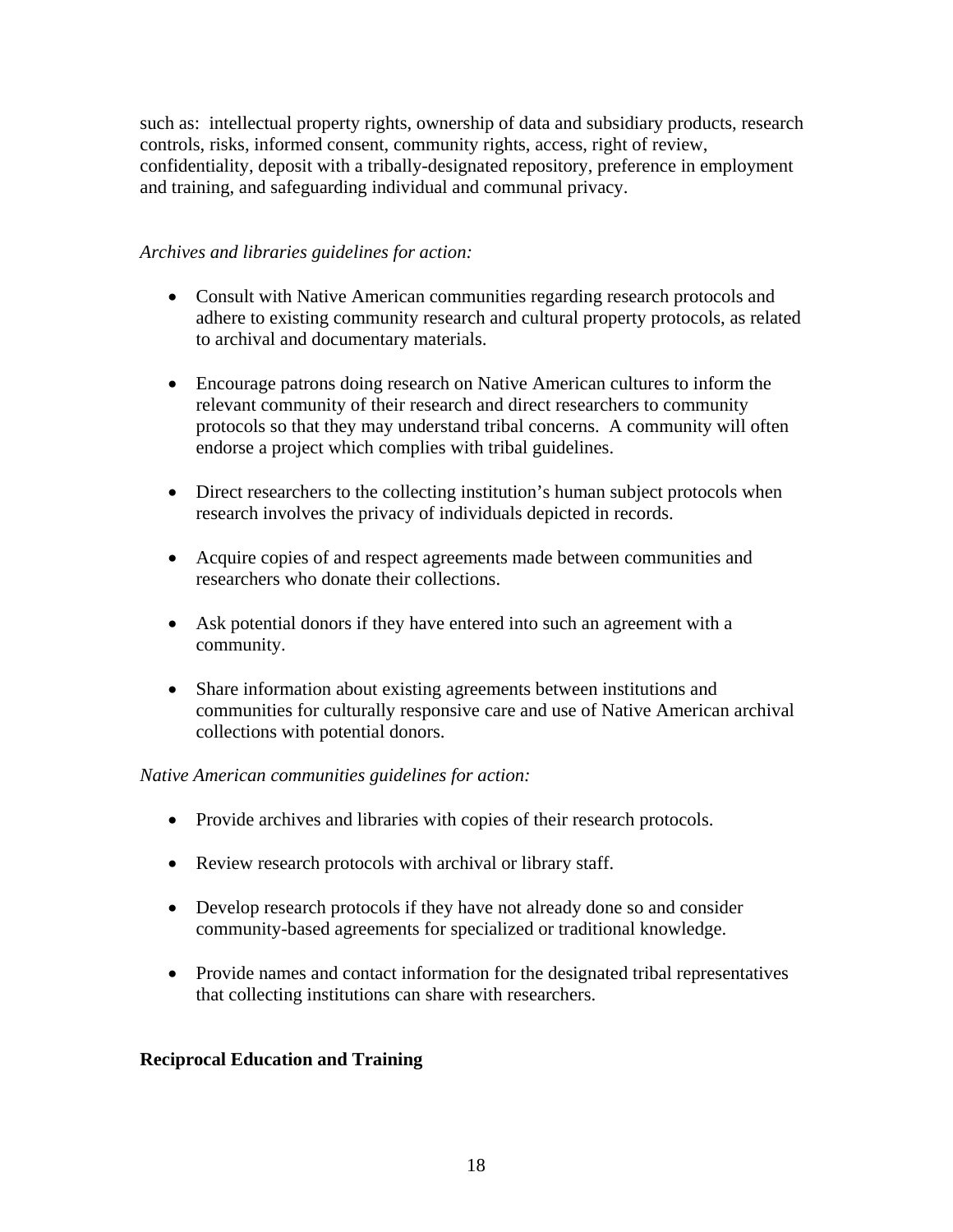*It is much easier to teach someone library and archives skills than to try to teach them a culture.* 

Lotsee Patterson (Comanche)

The nature of our society and the information professions is dynamic. Archivists and librarians need to accelerate the acceptance of different approaches to designing and deploying knowledge management systems and to welcome Native American practitioners as equal partners in caring for cultural heritage. Cross-cultural training and exchange will enrich collecting institutions, communities, and academia. Organizations should strive to build a staff and governing structure that reflect the composition of communities served.

# *Archives and libraries guidelines for action:*

- Acknowledge, respect, and learn from the valuable knowledge of tribal archivists and librarians and other tribal specialists and elders. Appreciate that individuals are recognized within a tribal society as caretakers and knowledge workers. Many tribal archivists, historians, storytellers, teachers, orators, and others possess a unique understanding of their communities, their culture, and their oral and written traditions.
- Insist on cross-cultural training in information science programs and courses at all levels.
- Support Native American students in education and training programs—from recruitment to mentoring and study leave.
- Request assistance from tribal archivists, librarians, and communities in designing and implementing training for non-tribal archivists and in improving services. Orientation and training will allow staff to address the culturally specific needs of Indigenous patrons. Follow up by reviewing staff performance as it relates to practicing culturally respectful behavior.
- Invite Native American community members to participate in hiring processes, as appropriate, and employ American Indian staff in visible positions.
- Ensure diverse community representation on advisory bodies or boards but avoid tokenism.

## *Native American communities guidelines for action:*

• Encourage Native American archivists and cultural preservation staff to serve as mentors to a new generation of archivists and librarians and ensure that community personnel have appropriate archival training.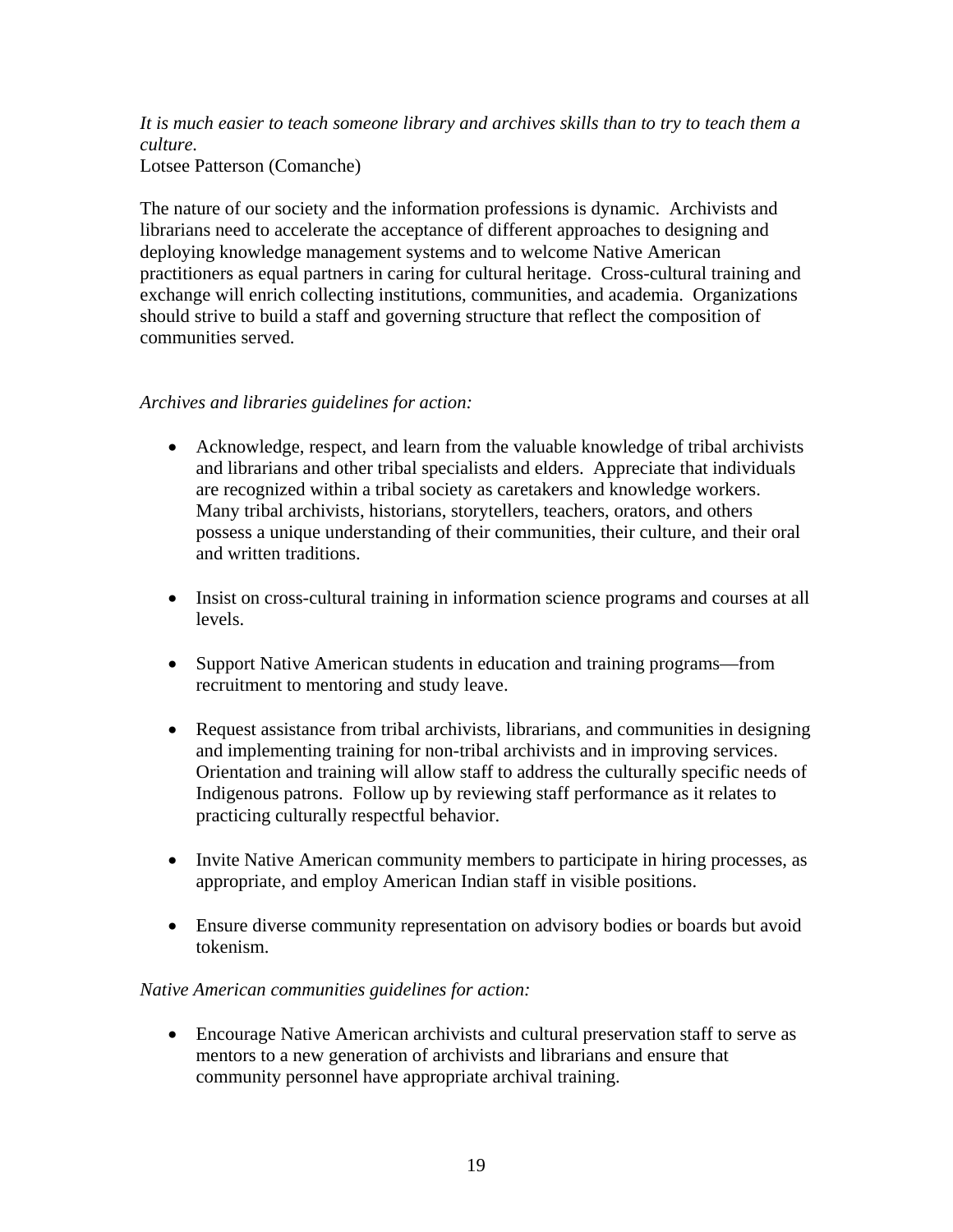• Develop and maintain community archives and libraries and become familiar with specialized educational opportunities for undergraduate and graduate students. Examples include:

The *Knowledge River* program (http://knowledgeriver.arizona.edu/) at the University of Arizona *Honoring Generations: Developing the Next Generation of Native Librarians* (http://www.ischool.utexas.edu/~hg/index.html) at the University of Texas at Austin The School of Library and Information Studies (www.ou.edu/cas/slis) at the University of Oklahoma. For scholarships and American Indian college resources, see: American Library Association *Spectrum Initiative*  (http://www.ala.org/ala/diversity/spectrum/spectruminitiative.htm)

Index of Native American College Resources (http://www.hanksville.org/NAresources/indices/NAcollege.html)

- Actively participate in regional and national professional organizations to represent and raise awareness of Native American concerns.
- Consider joining regional and national library and archives networks that offer opportunities for sharing resources, problem-solving, and cross-cultural training.

# **Awareness of Native American Communities and Issues**

Most archivists and librarians in the United States and Canada are well-intentioned and want to "do the right thing" when it comes to culturally respectful care and use of Native American archival materials. Who do you ask? How do you know? What if "I can't do that!" is the initial reaction? As *Protocols* contributor Richard Pearce-Moses (Arizona State Library, Archives, and Public Records) joked, "Our hearts are in the right place, but maybe not our heads."

The *Protocols for Native American Archival Materials* are intended to assist in answering these questions. All parties are encouraged to keep in mind the power of building relationships of mutual respect between collecting institutions and communities and the advantages to be derived from balancing different approaches to the collection, preservation, and transmission of knowledge. Non-tribal archivists and librarians should also remember the unique status of Native American communities as sovereign governments with associated rights.

*Archives, libraries, and Native American communities guidelines for action:*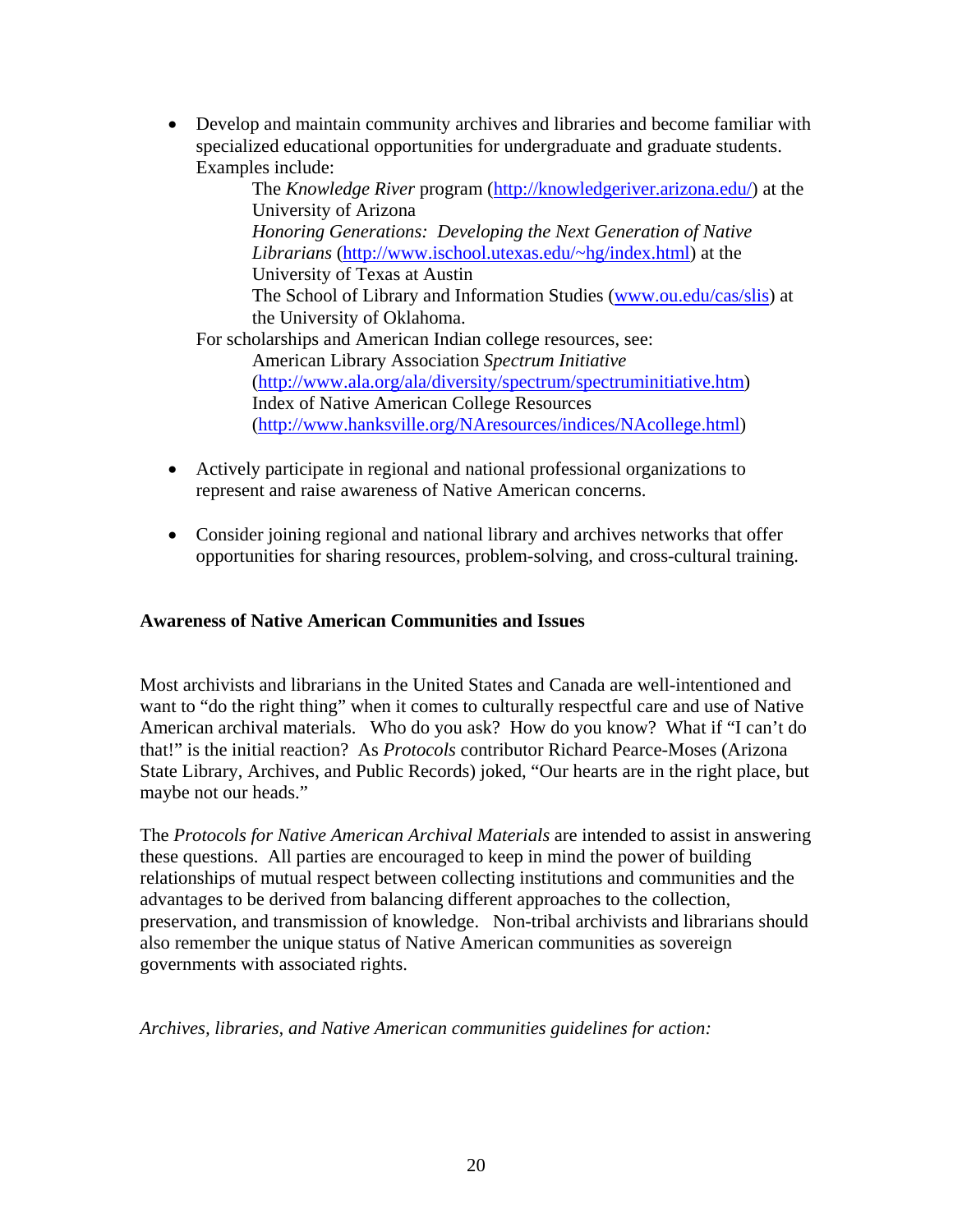- Become aware of issues surrounding the collection, ownership, preservation, handling, access, and use of physical and digital American Indian archival resources held in tribal and non-tribal repositories.
- Educate others about Native American archival issues and concerns and opportunities to improve traditional and contemporary practices.
- Cooperate to gather archival materials which contribute to a better future.
- Create and implement policies to identify and archive important community records.
- Promote the vitality of communities and collecting institutions through an array of joint public programs—tours, exhibitions, lectures, storytelling, publications, formal and informal workshops and classes, and celebrations.
- Collapse boundaries between libraries, archives, and cultural organizations to further life-long learning and better connect people to the human experience.
- Arrange for reciprocal visits to weave a stronger community fabric and establish long-term trust relationships. Archivists and librarians need to "get out from behind the desk."

# **Brief Glossary of Terms**

## *Cultural patrimony*

Any property (tangible or intangible) that is owned by a community as a whole, or by a group which holds such property in trust for the community, is inalienable except by community consent, and which may be a fundamental element of a community's cultural identity and heritage.

## *Culturally responsive*

Tailored actions which demonstrate awareness and appreciation of the needs of a particular group, community, or nation.

### *Culturally sensitive*

Tangible and intangible property and knowledge which pertains to the distinct values, beliefs, and ways of living for a culture. It often includes property and knowledge that is not intended to be shared outside the community of origin or outside of specific groups within a community. (See the list of information that is potentially cultural sensitive.)

### *Memorandum of Agreement*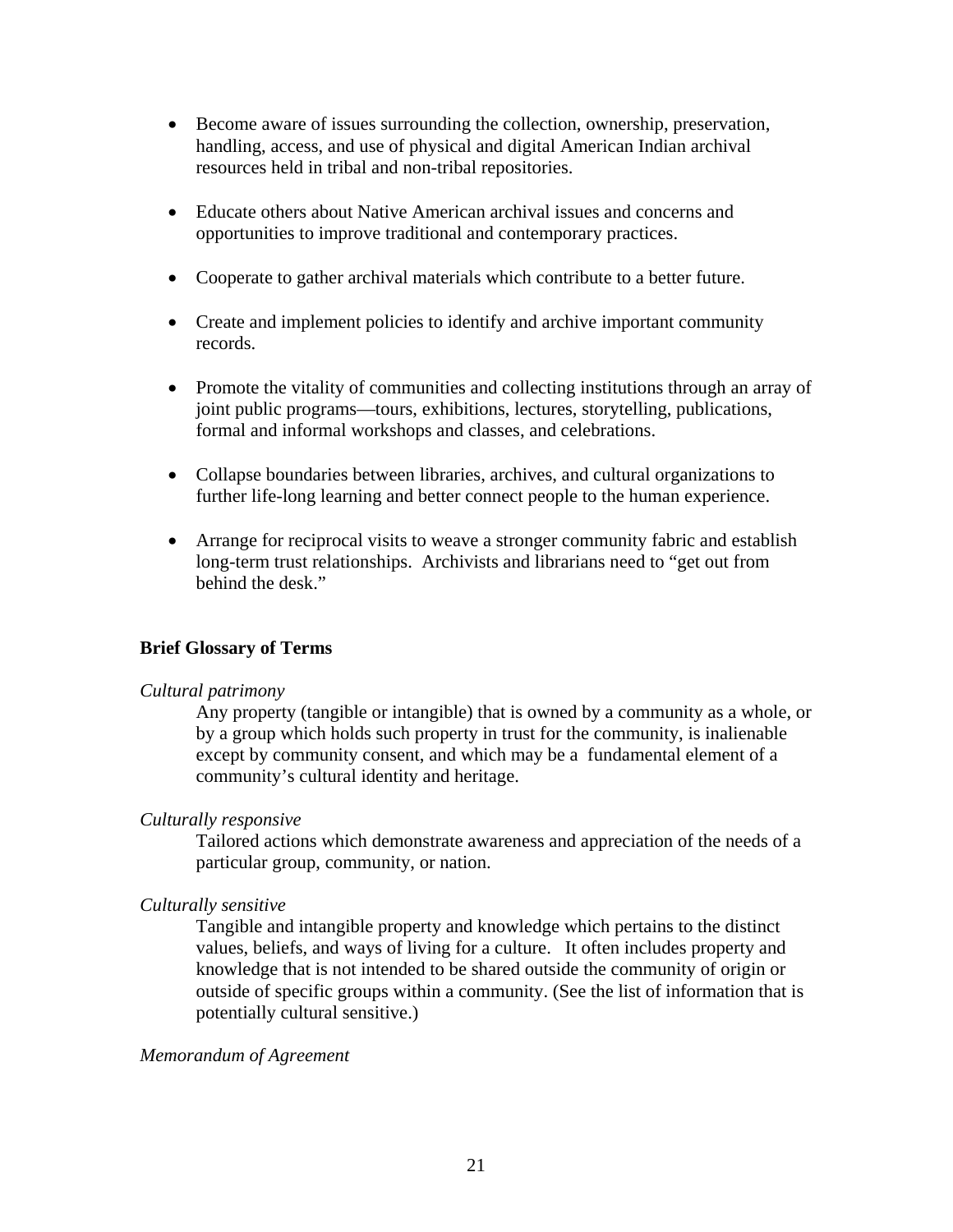A formal written document between two parties (a Native American community and a collecting institution) which may or may not be binding regarding a course of action or activities.

### *Native American*

 Refers to Indian (First Nations), Eskimo (Inuit), and Aleut individuals and communities in the United States and Canada as well as to Native Hawaiians.

#### *Property*

Anything that can be possessed or disposed of in a legal manner.

#### *Intellectual (Intangible) property*

Personal property, including Native American cultural heritage, that could be subject to copyright, patents, trademarks, franchise agreement, business goodwill, and *droit de suite*.

#### *Tangible property*

 Personal property in the form of any physical object with intrinsic value that is not real property (land, buildings, minerals, etc.) or intangible property.

#### *Repatriation*

In the United States, the transfer of all legal rights to and physical custody of Native American cultural materials to lineal descendants, culturally affiliated Indian tribes, and Native Hawaiian organizations.

### *Secret*

This term refers to tribal community information or knowledge that is kept from general public knowledge and is held in trust or owned by individuals or groups within the community. No single English word has the range of meanings associated with this kind of information of knowledge as it is meant in communities, and different communities may also have different perspectives on this. Such information or knowledge might be thought of as privileged or confidential, and may have restricted access, for example.

#### *Sovereignty*

Supremacy of authority or rule; independence and self-government. A territory existing as a separate state.

#### *Traditional knowledge*

Valued knowledge which is individually or communally owned in accord with established community rules of ownership; often sacred or sensitive and requiring specialized training or status for inheritance or use; often held in trust for a community by an individual; may include songs, oral traditions, customs, and specialized knowledge.

#### **Bibliography**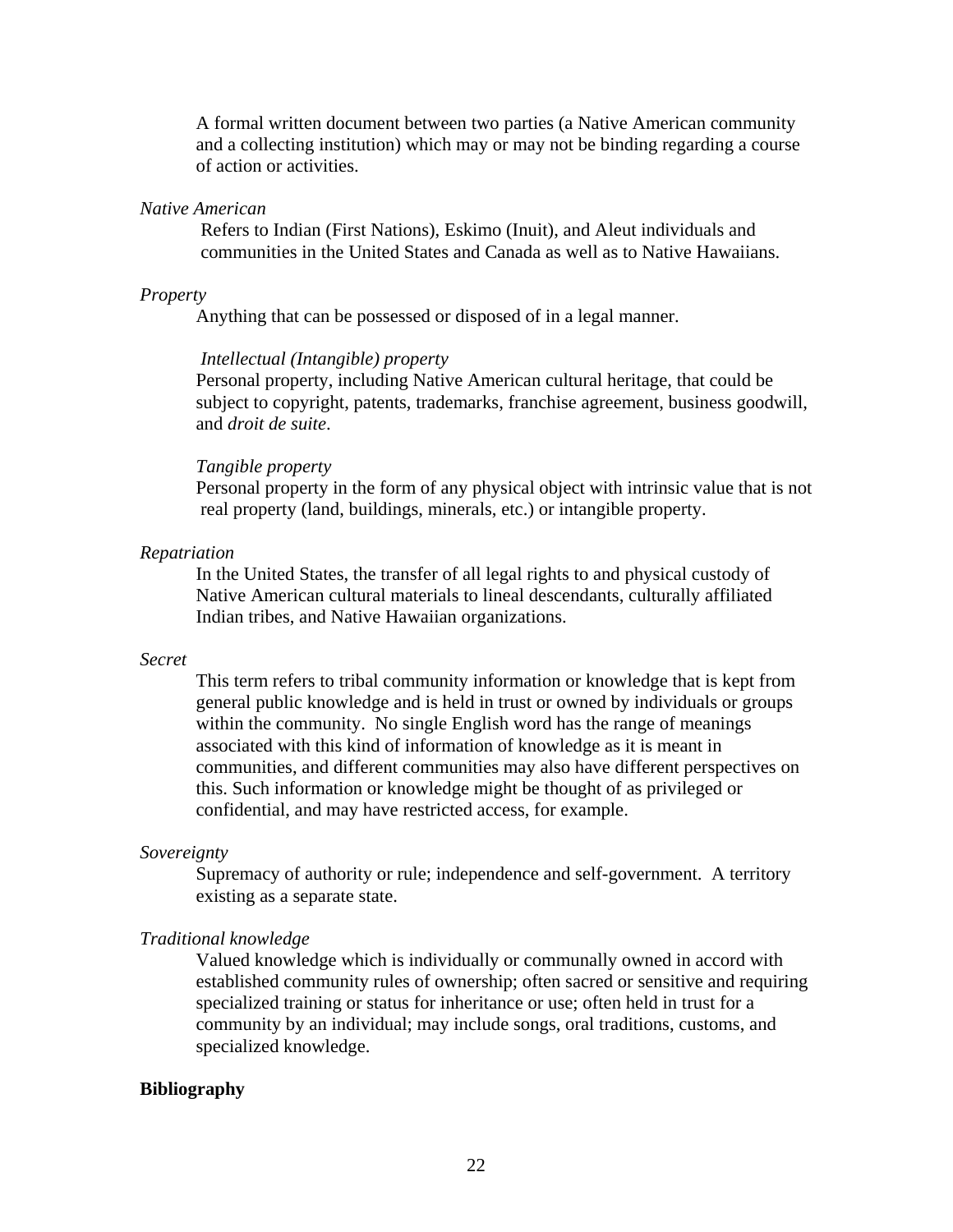- *Aboriginal and Torres Strait Islander Protocols for Libraries, Archives, and Information Services* http://www1.aiatsis.gov.au/atsilirn/protocols.atsilirn.asn.au/
- Aboriginal and Torres Strait Islander Library and Information Resource Network (ATSILIRN) http://home.vicnet.net.au/%7Eatsilirn/
- American Anthropological Association *Code of Ethics*  http://www.aaanet.org/committees/ethics/ethcode.htm
- American Association for State and Local History *Code of Ethics* http://www.aaslh.org/ethics.htm
- American Library Association *Code of Ethics* http://www.ala.org/ala/oif/statementspols/codeofethics/codeethics.htm
- Assembly of First Nations and the Canadian Museums Association "Task Force Report on Museums and First Peoples" *Museum Anthropology* June 1992, Vol. 16 (2)
- Australian Institute of Aboriginal and Torres Strait Islander Studies www.aiatsis.gov.au *Guide to Ethical Research in Indigenous Studies* www.aiatsis.gov.au/corp/docs/EthicsGuideA4.pdf
- Brown, Michael F. "Can Culture Be Copyrighted?" *Current Anthropology* April 1998
- \_\_\_\_\_. "Cultural Records in Question: Information and Its Moral Dilemmas" *Cultural Resource Management* National Park Service Vol. 21 (6) 1998
- \_\_\_\_\_. *Who Owns Native Culture?* Cambridge, Mass: Harvard University Press, 2003
- Byrne, Alex, Alana Garwood, Heather Moorcroft, and Alan Barnes. *Aboriginal and Torres Strait Islander Protocols for Libraries, Archives, and Information Services*  Deakin, ACT: Australian Library and Information Association, 1995
- Calliou, Brian. "Methodology for Recording Oral Histories in the Aboriginal Community" *Native Studies Review* Vol. 15 (1) 2004
- Coffey, Wallace and Rebecca Tsosie. "Rethinking the Tribal Sovereignty Doctrine: Cultural Sovereignty and the Collective Future of Indian Nations" *Stanford Law and Policy Review* Vol. 12 (2) 2001
- Cooper, Amy. "Issues in Native American Archives" *Collection Management* Vol. 27 (2) 2002

Copyright Basics (U.S.Copyright Office) www.loc.gov/copyright/circs/circ1.html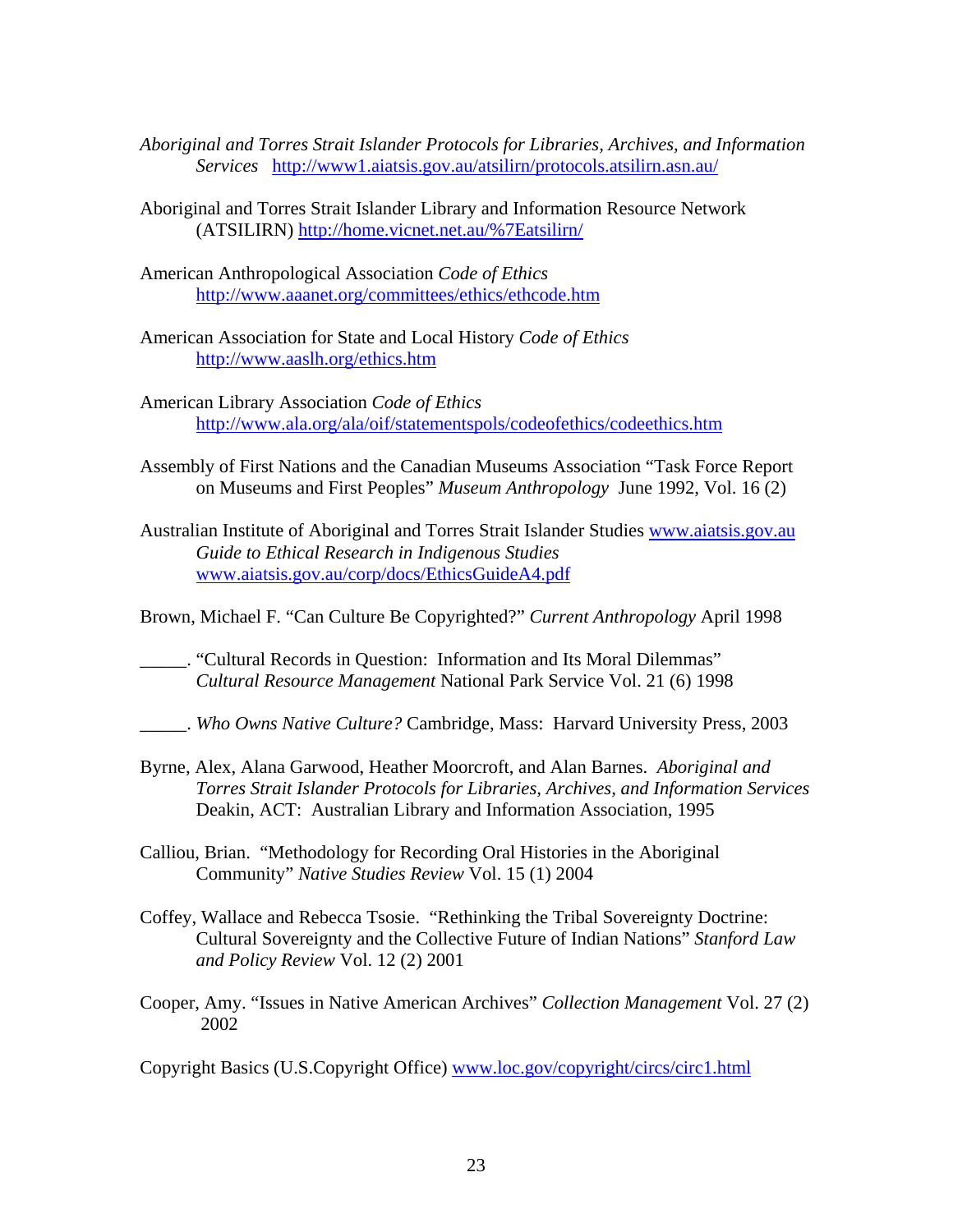- Council for the Preservation of Anthropological Records (CoPAR) http://archaeology.la.asu.edu/copar and *Ethical Use of Anthropological Records (CoPAR Bulletin 10)* http://www.nmnh.si.edu/naa/copar/bulletin10.htm
- Fleckner, John A. *Native American Archives: An Introduction* Chicago: Society of American Archivists, 1984

Freedom of Information Act http://www.usdoj.gov/04foia/foiastat.htm and www.aclu.org

- Greaves, Tom, ed. *Intellectual Property Rights for Indigenous Peoples: A Source Book*  Oklahoma City, Okla: Society for Applied Anthropology, 1994
- \_\_\_\_\_. "Examining Indigenous Rights to Culture in North America" *Cultural Dynamics*  Vol. 14 (2) 2002
- Gulliford, Andrew. *Sacred Objects and Sacred Places: Preserving Tribal Traditions*  Boulder: University of Colorado, 2000
- Hendry, Joy. *Reclaiming Culture: Indigenous People and Self-Representation* Palgrave Macmillan, 2005
- Hopi Tribe Research Protocols http://www.nau.edu/~hcpo-p/hcpo/index.html

Indigenous Knowledge Systems and Intellectual Property Rights: An Enabling Tool for Development with Identity http://www.un.org/esa/socdev/unpfii/documents/TK\_Paper\_VSimIFAD\_English.pdf

- Janke, Terri. *Our Culture, Our Future: Report on Australian and Indigenous Cultural and Intellectual Property Rights* Surrey Hills, N.S.W.: Michael Frankel, 1998
- Lawson, Kimberley L. *Precious Fragments: First Nations Materials in Archives, Libraries, and Museums* Vancouver: University of British Columbia, 2004
- Lind, Robert C. *Art and Museum Law* Durham: NC: Carolina Academic Press, 2002
- Lomawaima, K. Tsianina. "Tribal Sovereigns: Reframing Research in American Indian Education" *Harvard Educational Review* Spring Vol. 70 (1) 2000
- *The Mata'atua Declaration on Cultural and Intellectual Property Rights of Indigenous Peoples* http://aotearoa.wellington.net.nz/imp/mata.htm
- Model Law for the Protection of Traditional Ecological Knowledge, Innovations, and Practices http://www.grain.org/brl\_files/brl-model-law-pacific-en.pdf
- Nakata, Martin et. al. *Mapping the Aboriginal and Torres Strait Islander Protocols for Libaries, Archives, and Information Services* University of Technology Sydney,